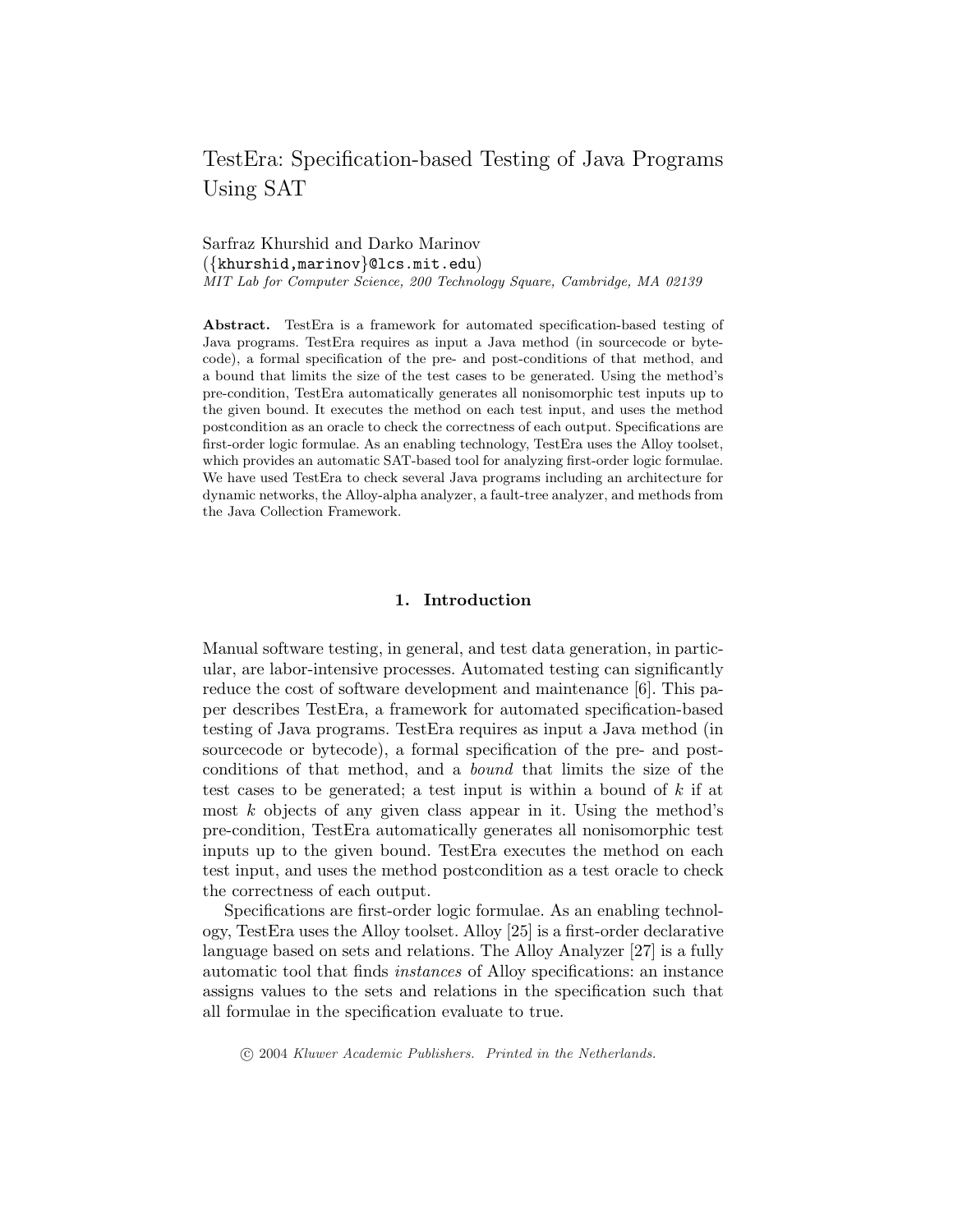The key idea behind TestEra is to automate testing of Java programs, requiring only that the structural invariants of inputs and the correctness criteria for the methods be formally specified, but not the body of the methods themselves. This is in contrast to previous work [30] on analyzing a naming architecture, we modeled both inputs and computation in Alloy. We discovered that manually modeling imperative computation is complicated due to Alloy's declarative nature and lack of support for recursion. Automatically modeling computation in Alloy was performed [28] for a subset of Java. This approach has been optimized [53], but it does not seem to scale to checking programs say of the size of the aforementioned naming architecture.

Given the method precondition in Alloy, TestEra uses the Alloy Analyzer to generate all nonisomorphic [49] instances that satisfy the precondition specification. TestEra automatically concretizes these instances to create Java objects, which form the test inputs for the method under test. TestEra executes the method on each input and automatically abstracts each output to an instance of the postcondition specification. TestEra uses the Alloy Analyzer to check if this instance satisfies the postcondition. If it does not, TestEra reports a concrete counterexample, i.e., an input/output pair that violates the correctness specification. TestEra can graphically display the counterexample, e.g., as a heap snapshot, using the visualization of the analyzer. Thus, TestEra automates a complete suite of testing activities—generation of tests, generation and execution of a test driver (which includes concretization and abstraction translations), and error reporting.

TestEra can be used to identify why a program fails. When TestEra finds a counterexample, it also reports which constraints in the postcondition are violated, e.g., that the output list of a sorting method is sorted and acyclic but not a permutation of the input list. TestEra can also be used to test a method on "interesting" inputs by describing in first-order logic desired properties of inputs—TestEra would then test the method only on inputs that satisfy these properties.

Since TestEra can automatically generate Java data structures from a description of the structural invariants, it is able to test code at the concrete data type level. For example, in order to test a method that performs deletion on balanced binary trees, the input tree can automatically be generated from its structural description, without the need to construct it using a sequence of method calls. This is especially useful since it can be hard to determine the particular sequence of element insertions in an empty tree that would produce a balanced tree in a desired configuration, especially if some deletions need to be interleaved with insertions to generate such a configuration.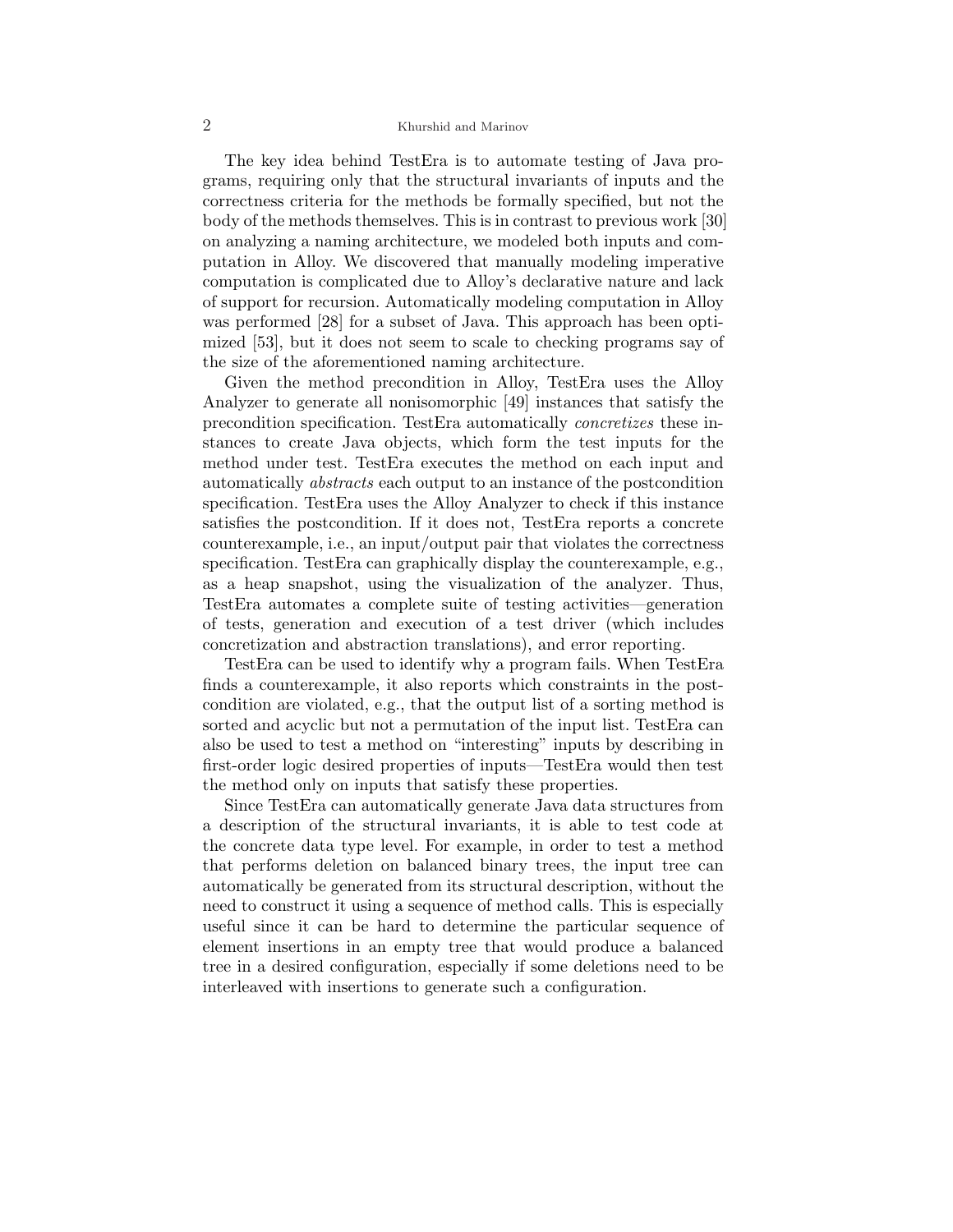In this article, we describe the core components and analysis architecture of TestEra. We also show various applications of our implementation of TestEra. We illustrate TestEra's capabilities by checking not only intricate library methods that manipulate complicated data structures, but also stand-alone applications like the Alloy Analyzer itself. TestEra was able to identify subtle bugs in a part of the Alloyalpha Analyzer; these bugs have been fixed in the current publicly available release.

The rest of this article is organized as follows. Section 2 presents an example of testing a linked data structure and illustrates how programmers can use TestEra to test their programs. Section 3 describes the basics of the Alloy specification language and its automatic tool support. Section 4 describes how we model in first-order logic the mutable state of an object-oriented program. Section 5 describes the key algorithms of the TestEra framework. Section 6 describes some case studies that we have performed with TestEra. Section 7 describes our TestEra prototype and discusses its performance. We present a discussion (of TestEra's limitations) in Section 8, discuss related work in Section 9 and conclude in Section 10.

## 2. Example

This section presents an example of testing a linked data structure to illustrate how programmers can use TestEra to test their programs.

The following Java code declares a singly linked list:

```
class List {
    Node header;
    static class Node {
        int elem;
        Node next;
    }
}
```
Each object of the class List represents a singly linked list. The header field represents the first node of a (non-empty) list; if empty, header is null. Objects of the inner class Node represent nodes of the lists. The field elem contains the (primitive) integer data in a node. The field next points to the next node.

Let's assume the class List implements acyclic lists. The class invariant of List can be stated using the following Alloy formula:

// acyclicity all n: header.\*next | not n in n.^next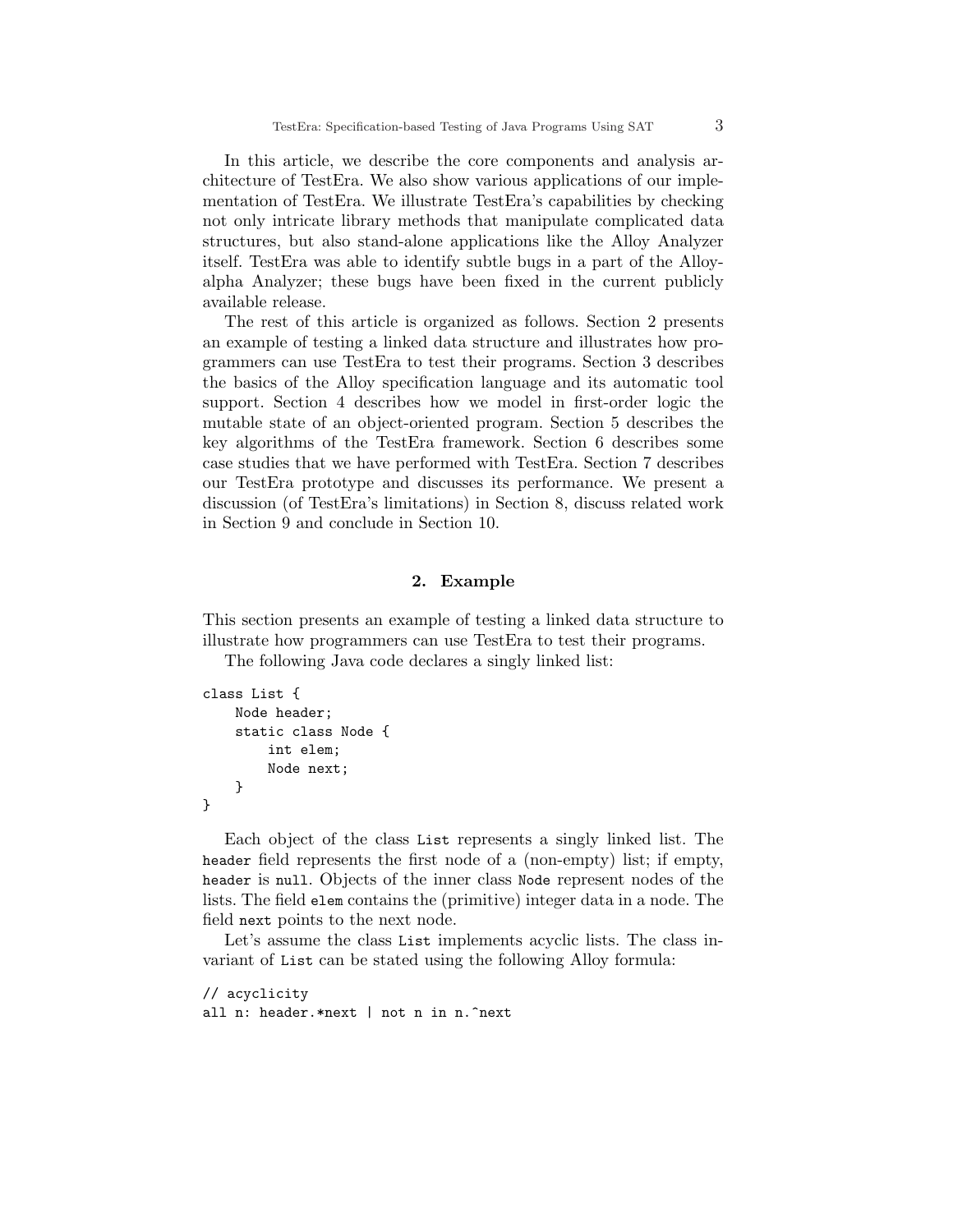In Alloy, '\*' denotes reflexive transitive closure, '<sup>\*</sup>' denotes transitive closure, ':' and 'in' denote membership (mathematically, the subset relation). The expression header.\*next thus denotes the set of all nodes reachable from the header node of a list following 0 or more traversals along the next field; similarly, the expression n.^next denotes the set using 1 or more traversals. The quantifier 'all' stands for universal quantification. The class invariant thus states that for all nodes that are reachable from the header node of a list, traversing from such a node along the next field any number of times does not lead back to the same node.

Consider the following declaration of a (recursive) method that destructively updates its input list (represented by implicit parameter this) to sort it:

```
void mergeSort() {
    ...
}
```
The precondition for mergeSort is simply this class invariant. The postcondition for mergeSort includes the class invariant but also expresses stronger properties, e.g., the input list in the post-state is sorted<sup>1</sup> and moreover a permutation of the input list in the pre-state. These properties can be expressed in Alloy as follows:

```
// sorted
all n: header.*next | some n.next implies n.elem <= n.next.elem
// output is permutation of the input
all i: Integer |
 #\{ n: header.*next \mid n.elem = i \} =
 #{ n: header`.*next` | n.elem` = i }
```
In Alloy, implies denotes logical implication, '#' denotes set cardinality, '{...}' denotes a set comprehension expression. The backtick character " denotes field traversal in the pre-state<sup>2</sup>. All other field traversals are in the default state, which is pre-state for a pre-condition and post-state for a post-condition.

The formula to check that output is sorted states that all nodes reachable from the header are in order; the formula employs the form

<sup>&</sup>lt;sup>1</sup> We use the comparison operator  $\leq$  here for ease of exposition; in TestEra we write the comparison  $x \leq y$  as  $LE(x, y)$ , where LE is a library function for comparing integers.

<sup>&</sup>lt;sup>2</sup> Alloy does not have a built-in notion of state; to ease writing post-conditions, TestEra defines a veneer on Alloy, in which backticks denote pre-state.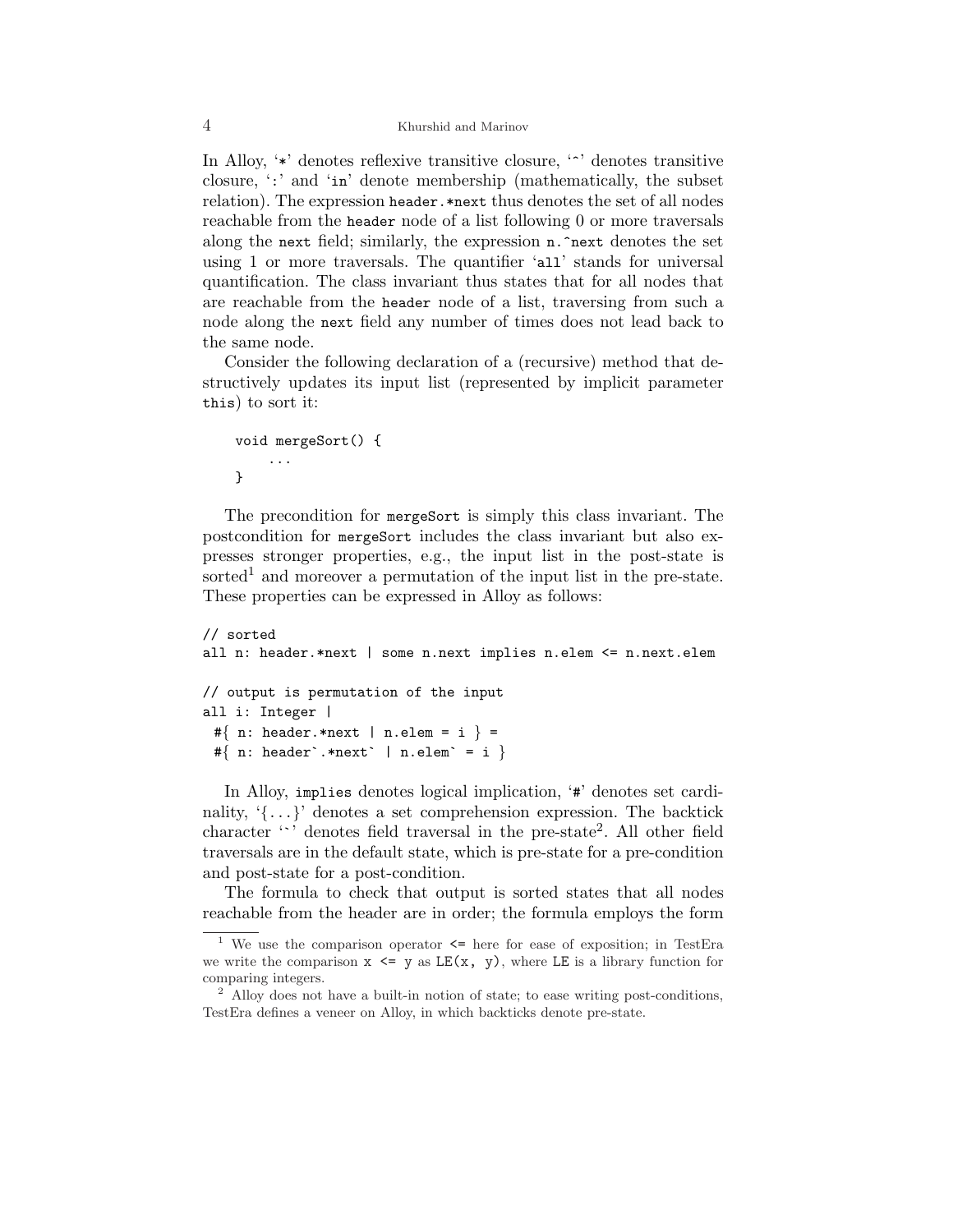some S (meaning that S is non-empty) to ensure that elements are compared to their successors only if they exist. The formula to check that output is a permutation of input states that each integer occurs the same number of times in the list in the pre-state and in the list in the post-state.

Given the Java bytecode (or sourcecode) for List and List\$Node<sup>3</sup>, the precondition (which in this case is just the class invariant for  $List)^4$ and postcondition above, and a bound on the input size, TestEra generates test inputs and executes the method on each input to check the method's correctness. TestEra builds appropriate Alloy specifications to use the Alloy Analyzer for test generation and correctness checking. TestEra also builds a Java test driver.

As an illustration of TestEra's checking, consider erroneously reversing a comparison in the helper method that merges lists from (m.elem  $\leq$  n.elem) to (n.elem  $>=$  m.elem); this results in mergeSort sorting the lists in reverse order. Using a bound of three<sup>5</sup>, TestEra detects violation of the correctness criterion and generates counterexamples, one of which is the following:

```
counterexample found:
  pre-state
     this: 0 \rightarrow 0 \rightarrow 1post-state
     this: 1 \rightarrow 0 \rightarrow 0
```
TestEra's analysis also tells us that the list referenced by this in the post-state is a permutation of the list referenced by this in the pre-state but is not sorted.

It is worth noting that most shape analysis techniques [38, 46, 43] are either unable to handle methods like mergeSort or require invariants to be given explicitly by the user for loops and method calls. We discuss this further in Section 9.

# 3. Alloy

We describe next the basics of the Alloy specification language and the Alloy Analyzer; details can be found in [25–27]. We also briefly discuss nonisomorphic generation.

<sup>3</sup> List\$Node denotes the inner class Node of class List.

<sup>&</sup>lt;sup>4</sup> In general, since precondition is a formula on all method inputs, it may consist of several class invariants.

<sup>5</sup> A bound of two would also be sufficient to reveal this bug as all lists are sorted in the reverse order.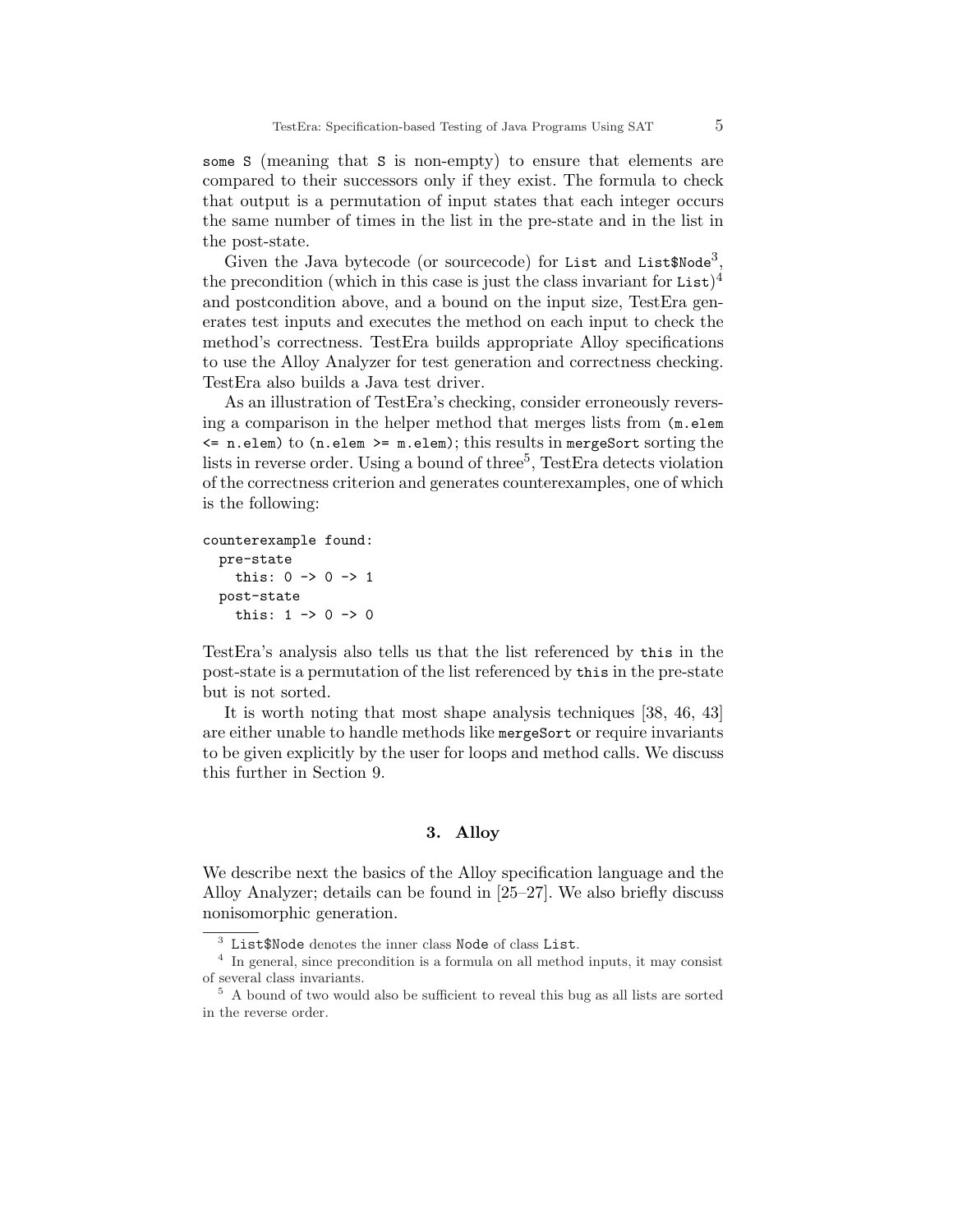Alloy is a strongly typed language that assumes a universe of atoms partitioned into subsets, each of which is associated with a basic type. An Alloy specification is a sequence of paragraphs that can be of two kinds: signatures, used for construction of new types, and a variety of formula paragraphs, used to record constraints. Each specification starts with a module declaration that names the specification; existing specifications may be included in the current one using open declarations.

We next introduce relevant parts of Alloy using the list example. This section focuses on the syntax and semantics of Alloy. Section 4 explains the connection between mutable state of an object-oriented program and the Alloy models that TestEra builds.

#### 3.1. Signature paragraphs

A signature paragraph introduces a basic (or uninterpreted) type. For example,

```
sig State {}
```
introduces State as a set of atoms. A signature paragraph may also declare a subset. For example,

```
static part sig Pre extends State {}
```
declares Pre to be a subset of State. The qualifier static specifies the declared signature to contain exactly one element; the qualifier part declares Pre, together with any other subsets (of State) that have a part qualifier, to partition State.

A signature declaration may include a collection of relations (that are called fields) in it along with the types of the fields and constraints on their values. For example,

```
sig List {
 header: Node ?-> State }
sig Node {
 elem: Integer !-> State,
  next: Node ?-> State }
```
introduces List and Node as uninterpreted types. The field declaration for header introduces a relation of type List -> Node -> State (for some sig Node). The marking '?' indicates that for each List atom 1, l.header is a relation of type Node -> State such that for each State atom s, l.header maps at most one Node atom to s; similarly the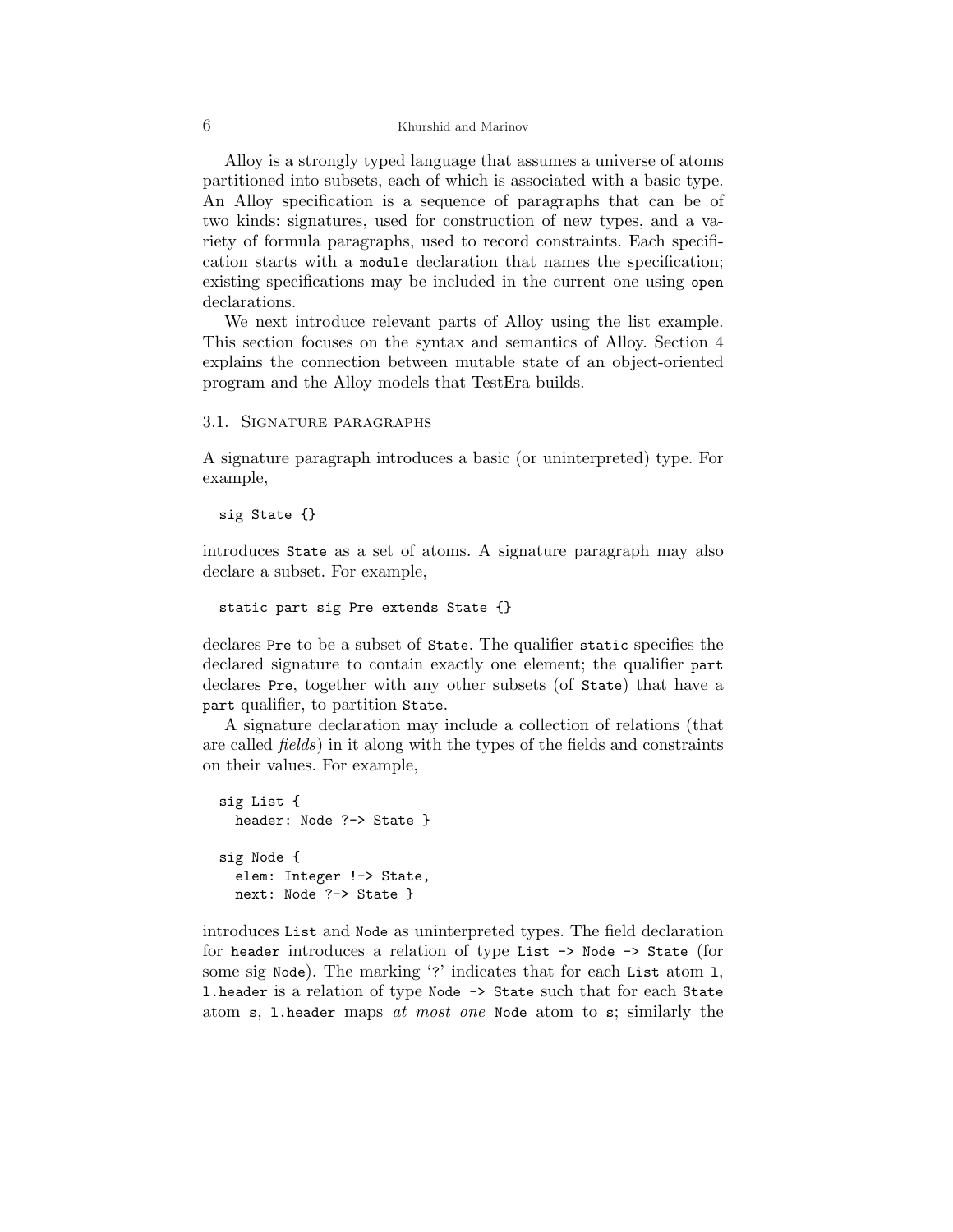markings '!' and '+' indicate respectively exactly one and at least one. We explain the dot operator '.' below in Section 3.2.1.

# 3.2. Formula paragraphs

Formula paragraphs are formed from Alloy expressions.

#### 3.2.1. Relational expressions

The value of any expression in Alloy is always a relation—that is a collection of tuples of atoms. Each element of such a tuple is atomic and belongs to some basic type. A relation may have any arity greater than one. Relations are typed. Sets can be viewed as unary relations.

Relations can be combined with a variety of operators to form expressions. The standard set operators—union (+), intersection (&), and difference (-)—combine two relations of the same type, viewed as sets of tuples.

The dot operator is relational composition. For relations p and q where p has type  $T1 \rightarrow \ldots \rightarrow Tm$  and q has type  $U1 \rightarrow \ldots \rightarrow Un$ such that  $\texttt{Im} = \texttt{U1}$  and  $\texttt{m} + \texttt{n} > 2$ , p.q is a relation of type  $\texttt{T1} \rightarrow \dots$  $\rightarrow$  T(m-1)  $\rightarrow$  U2  $\rightarrow$  ...  $\rightarrow$  Un such that for each tuple (t1, ..., tm) in p and each tuple  $(u1, \ldots, un)$  in q with  $t = u1, (t1, \ldots, t(m-1))$ , u2, ..., un) is a tuple in p.q. When p is a unary relation (i.e., a set) and q is a binary relation, p.q is functional image, and when both p and q are binary relations, p.q is standard composition; p.q can alternatively be written as  $p:q$ , but with higher precedence.

The unary operators  $\tilde{\ }$  (transpose),  $\hat{\ }$  (transitive closure), and  $\ast$  (reflexive transitive closure) have their standard interpretation; transpose can be applied to arbitrary binary relations, and closures can only be applied to homogeneous binary relations, whose type is  $T \rightarrow T$ .

#### 3.2.2. Formulas and declarations

Expression quantifiers turn an expression into a formula. The formula no e is true when e denotes a relation containing no tuples. Similarly, some e, sole e, and one e are true when e has some, at most one, and exactly one tuple respectively. Formulas can also be made with relational comparison operators: subset (written : or in), equality (=) and their negations  $(!!; , !in, !=)$ . So e1:e2 is true when every tuple in (the relation denoted by the expression) e1 is also a tuple of e2. Alloy provides the standard logical operators: && (conjunction), || (disjunction),  $\Rightarrow$  (implication),  $\le$   $\ge$  (bi-implication), and ! (negation); a sequence of formulas within curly braces is implicitly conjoined.

A declaration is a formula v op e consisting of a variable v, a comparison operator op, and an arbitrary expression e. Quantified formulas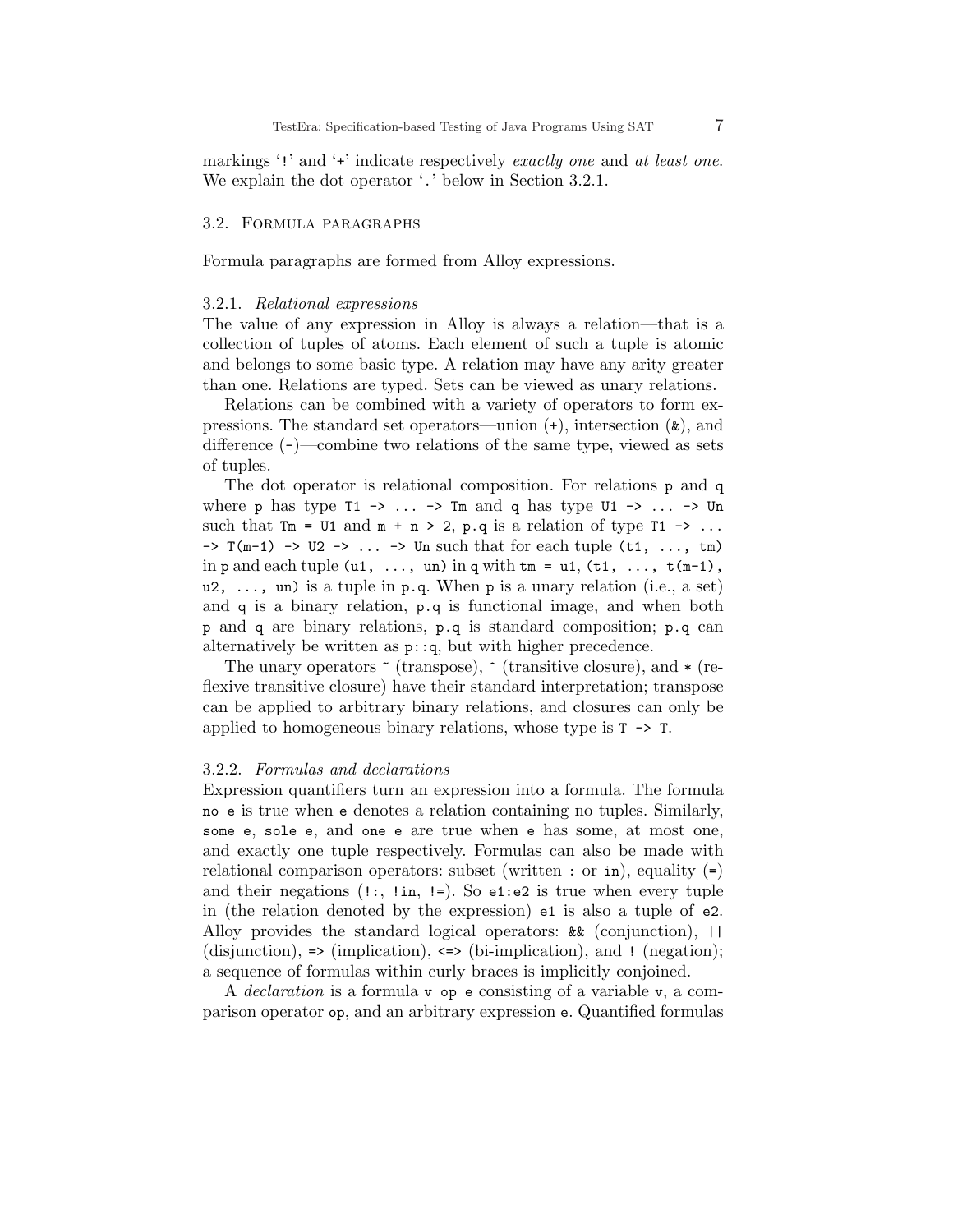consist of a quantifier, a comma separated list of declarations, and a formula. In addition to the universal and existential quantifiers all and some, there is sole (at most one) and one (exactly one). In a declaration, part specifies partition and disj specifies disjointness; they have their usual meaning.

The declaration

disj v1,v2,... : e

is equivalent to a declaration for each of the variables  $v_1, v_2, \ldots$ , with an additional constraint that the relations denoted by the variables are disjoint (i.e., share no tuple). Therefore, the formula

```
all disj v1, v2: e | F
```
is equivalent to

all v1, v2: e | no v1 & v2 => F

The declaration part additionally makes the union of variables be e.

3.2.3. Functions, facts and assertions

A function (fun) is a parameterized formula that can be "invoked" elsewhere. For example, the function f declared as:

fun T1::f(p2: T2, ..., pn: Tn): R { ... }

has n parameters: the implicit parameter this of type  $T1$  and  $p2$ , ..., pn of types T2, ..., Tn respectively. The return value of a function is referred using the keyword result and the type of the return value of f is R. A function may not have an explicitly declared return type; the use of implicit parameter this is also optional.

A fact is a formula that takes no arguments and need not be invoked explicitly; it is always true. An assertion (assert) is a formula whose correctness needs to be checked, assuming the facts in the model.

# 3.3. Alloy Analyzer

The Alloy Analyzer [27] is an automatic tool for analyzing models created in Alloy. Given a formula and a scope—a bound on the number of atoms in the universe—the analyzer determines whether there exists a model of the formula (that is, an assignment of values to the sets and relations that makes the formula true) that uses no more atoms than the scope permits, and if so, returns it. Since first order logic is undecidable, the analyzer limits its analysis to a finite scope. The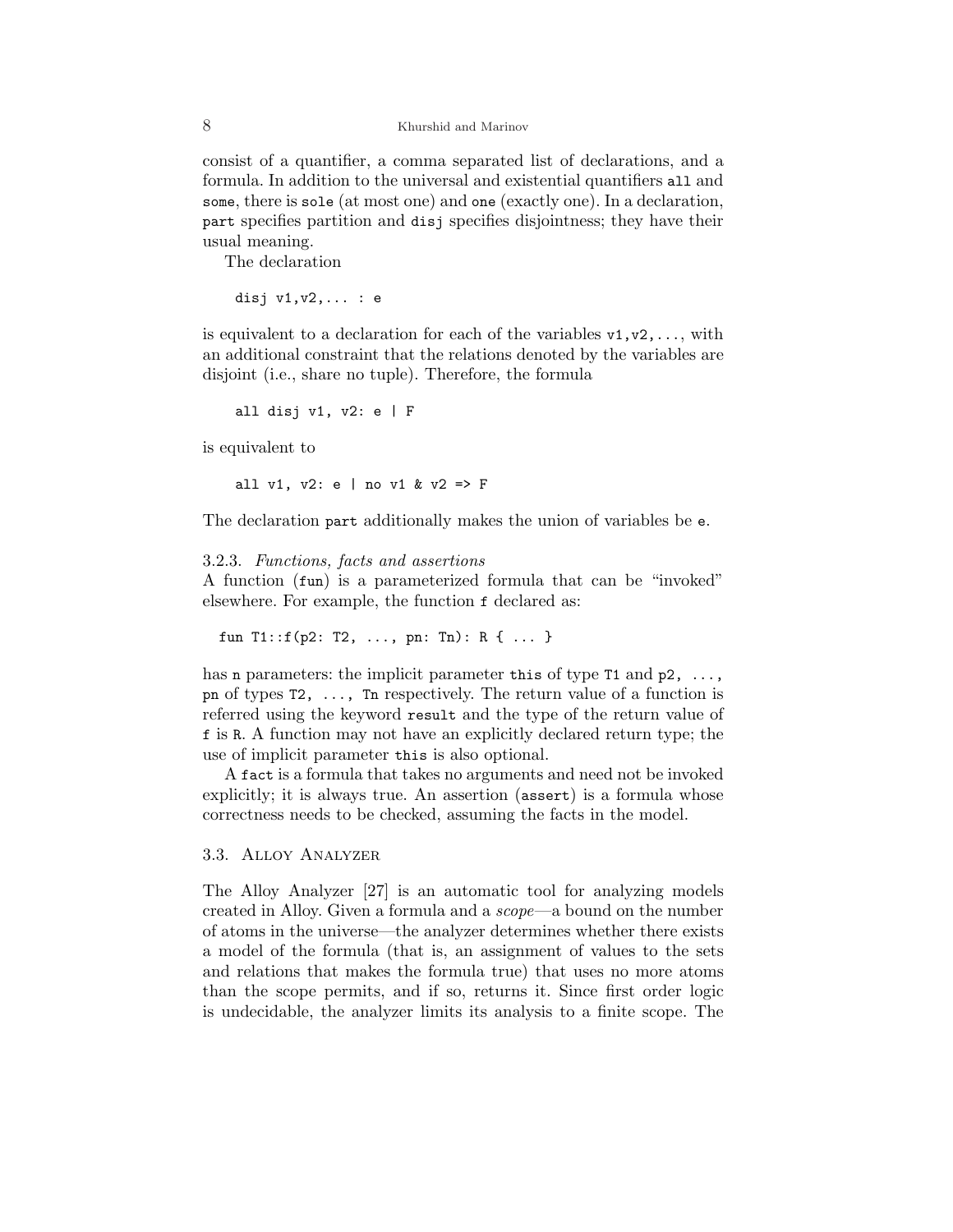analysis [27] is based on a translation to a boolean satisfaction problem, and gains its power by exploiting state-of-the-art SAT solvers.

The models of formulae are termed instances. The following valuations of sets and relations introduced earlier in this section represent two distinct instances:

```
Instance 1:
-----------
State = {S0}Pre = \{S0\}int = \{0, 1, 2\}List = {L0}Node = {N0, N1, N2}
header = \{(L0, N0, S0)\}next = {(N0, N1, S0), (N1, N2, S0)}
elem = \{(NO, 0, SO), (N1, 0, SO), (N2, 1, SO)\}Instance 2:
-----------
State = {S0}Pre = {SO}int = \{0, 1, 2\}List = {LD}Node = {N0, N1, N2}
header = \{(L0, N1, S0)\}next = \{ (NO, N2, SO), (N1, NO, SO) \}elem = \{(NO, 0, SO), (N1, 0, SO), (N2, 1, SO)\}
```
We use the standard definition of graph isomorphism for (edge-labeled graphs) to define isomorphic instances: atoms that do not represent primitive values are permutable. For example, Instance 1 and Instance 2 are isomorphic. (They represent the example input list illustrated in the counterexample given in Section 2.)

The analyzer can enumerate all possible instances of an Alloy model. The analyzer adapts the symmetry-breaking predicates of Crawford et al. [12] to provide the functionality of reducing the total number of instances generated—the original boolean formula is conjugated with additional clauses in order to produce only a few instances from each isomorphism class [49]. The input parameters to the analyzer can be set such that the analyzer enumerates exactly nonisomorphic instances. However, the resulting formulae tend to grow very large, which slows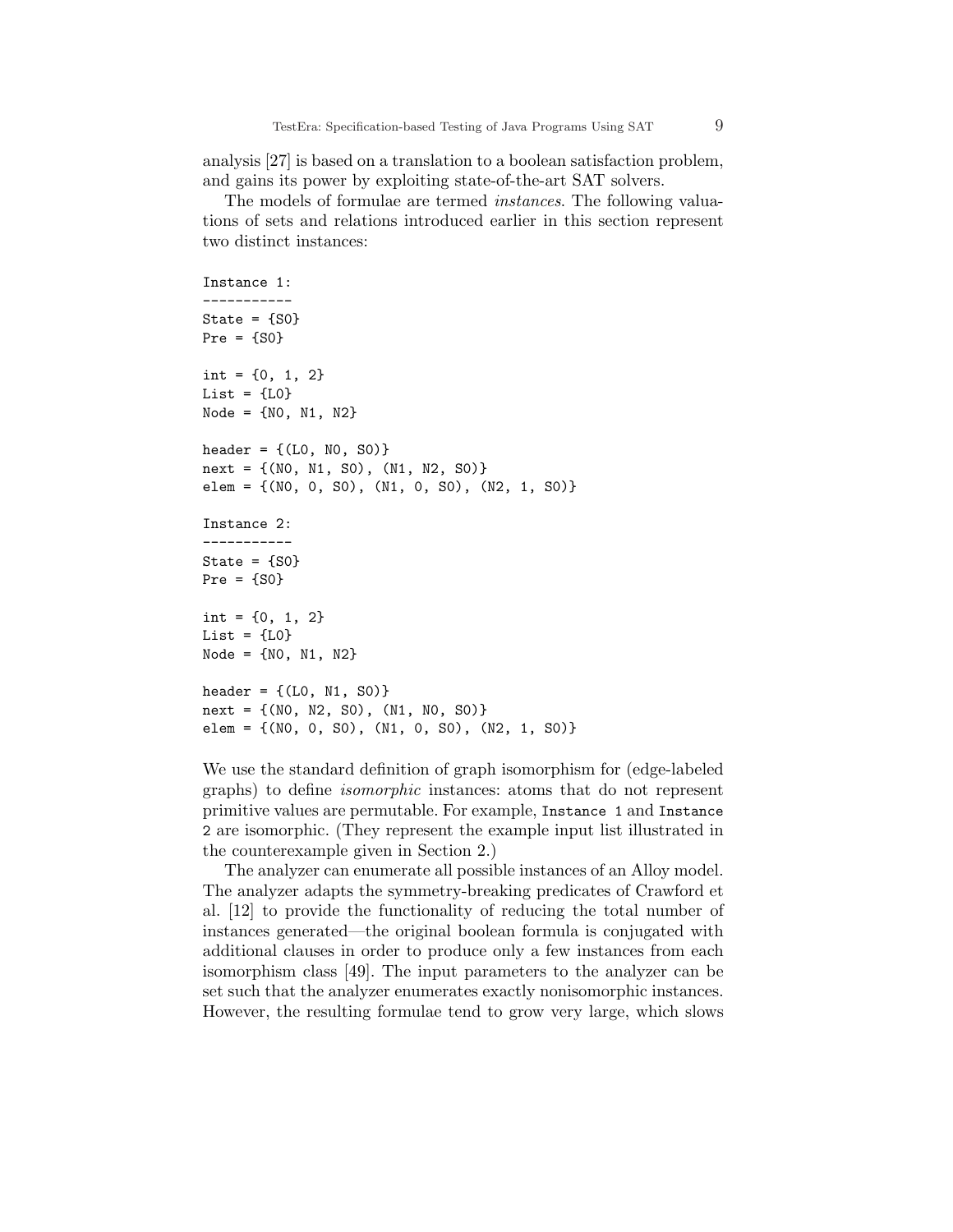down enumeration so that it takes more time to enumerate fewer instances. We have recently shown how to manually construct Alloy formulae that completely break isomorphs and also provide efficient generation for a variety of benchmark data structures [33]—we follow this approach here.

#### 4. State

Alloy does not have a built in notion of state mutation. We next describe how we model the state of an object-oriented program<sup>6</sup> in a logic of sets and relations.

The heap of an executing program is viewed as a labeled graph whose nodes represent objects and whose edges represent fields. The presence of an edge labeled f from node o to o' says that the f field of the object o points to the object  $\circ'$ . Mathematically, we treat this graph as a set (the set of nodes) and a collection of relations, one for each field. We partition the set of nodes according to the declared classes and partition the set of edges according to the declared fields.

To model mutation, we simply associate a distinct graph with each state. In a specification there are only two states—the pre-state and the post-state. Mathematically, we treat fields as ternary relations, each of which maps an object to an object in a given state.

For the singly linked list example of Section 2, we model the Java class and field declarations as three sets (List, Node, int) and three relations (header: List -> Node -> State, elem: Node -> int -> State, next: Node -> Node -> State) respectively, where State is a set with two atoms Pre and Post representing respectively the pre- and the post-state.

We model the value null as empty-set. In particular, to say the value of field f in object o is non-null, we express the formula ''some o.f''; similarly for null, we express ''no o.f''.

Notice that there exists a (trivial) isomorphism between (concrete) state of a program and our (abstract) model of state. This allows us to define straightforward algorithms to perform translations between the abstract and concrete domains; we present the algorithms in Section 5.

In building specifications, it is worth keeping in view the semantic data model of Alloy, which deals only with sets and relations. We are currently working on making it more intuitive for Java developers to write specifications in a logic of sets and relations [32]. We discuss this further in Section 8.

<sup>6</sup> We provide a treatment for programs that manipulate only reference or primitive types.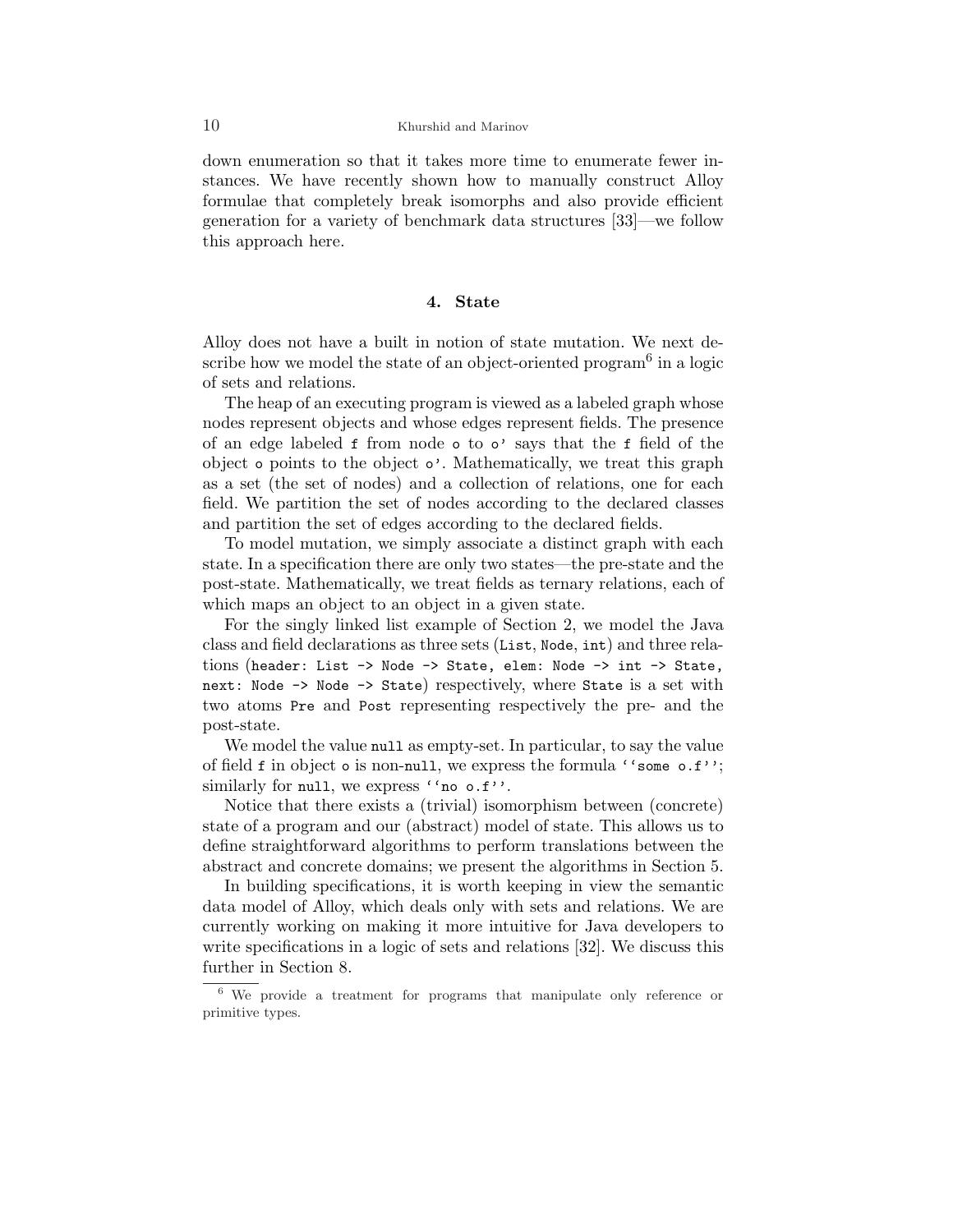

Figure 1. Basic TestEra framework

#### 5. TestEra

TestEra is a novel framework for automated testing of Java programs. We have built TestEra upon Alloy and the Alloy Analyzer with the aim of checking actual Java implementations, without having to model Java computations in Alloy.

Figure 1 illustrates the main components of TestEra. A TestEra specification for a method states the method declaration (i.e., the method return type, name, and parameter types), the name of the Java classfile (or sourcefile) that contains the method body, the class invariant, the method precondition, the method postcondition, and a bound on the input size. In our current implementation, we give this specification using command line arguments to the main TestEra method.

Given a TestEra specification, TestEra automatically creates three files. Two of these files are Alloy specifications: one specification is for generating inputs and the other specification is for checking correctness. The third file consists of a Java test driver, i.e., code that translates Alloy instances to Java input objects, executes the Java method to test, and translates Java output objects back to Alloy instances.

TestEra's automatic analysis proceeds in two phases:

- − In the first phase, TestEra uses the Alloy Analyzer to generate all non-isomorphic instances of the Alloy input specification.
- In the second phase, each of the instances is tested in turn. It is first concretized into a Java test input for the method. Next, the method is executed on this input. Finally, the method's output is abstracted back to an Alloy instance. The output Alloy instance and the original Alloy input instance valuate the signatures and relations of the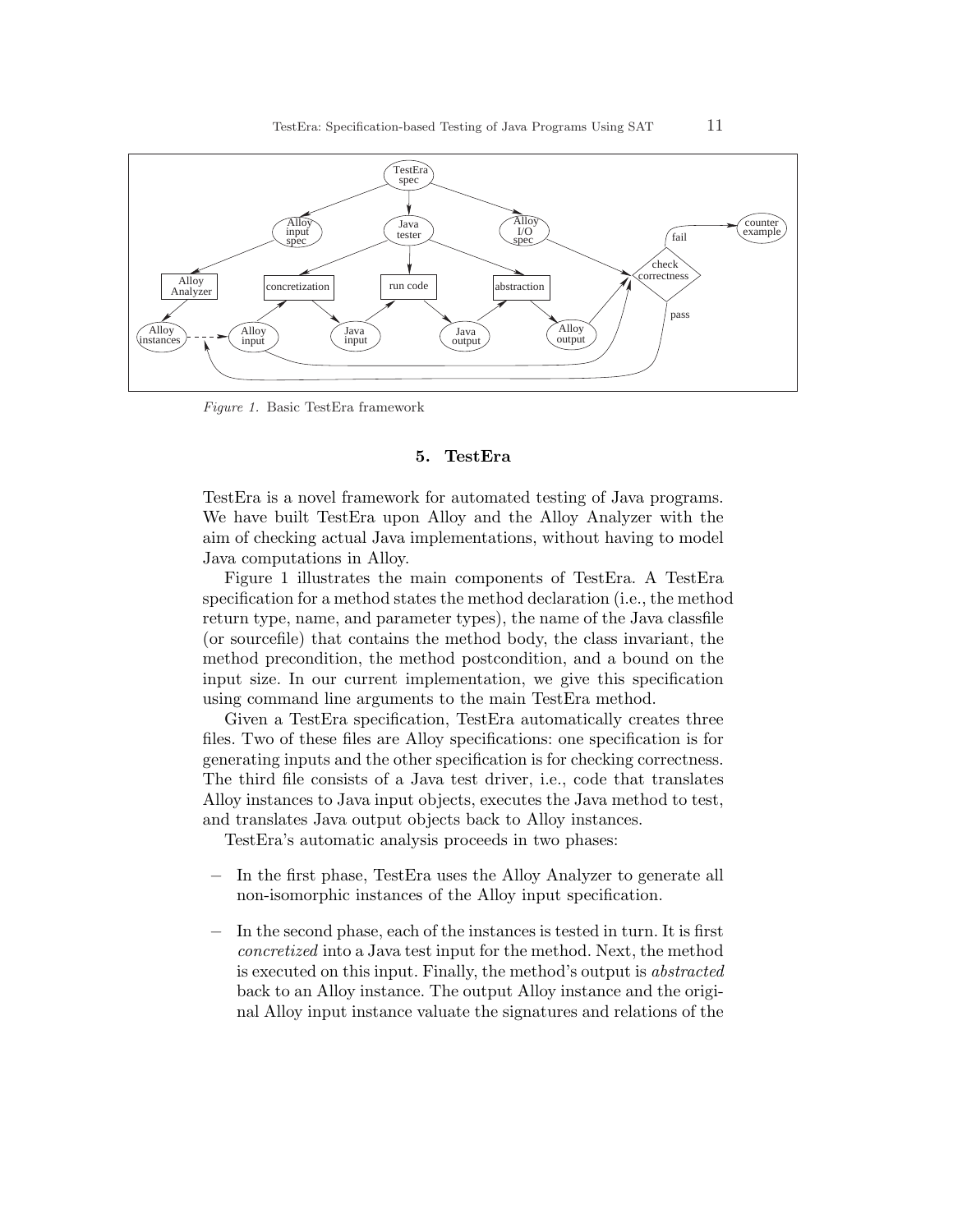```
12 Khurshid and Marinov
```

```
AlloySpec generateInputSpec(Classfiles jar, Method m,
                            Formula pre) {
 result is alloy specification consisting of:
    sig declarations for (pre)state
   foreach class C in jar (which does not have a library spec)
      sig declaration for C
   foreach field f declared in class C
      if f is of reference type T
        field declaration, f: T ?-> State, in sig C
      if f is of primitive type T
        field declaration, f: T !-> State, in sig C
    function repOk that has signature corresponding to that of m
    and has as body pre (i.e., m's precondition), where
      each field f is replaced by f:: Pre
}
```
Figure 2. Algorithm for creating input generation specification

Alloy input/output specification. TestEra uses the Alloy Analyzer to determine if this valuation satisfies the correctness specification. If the check fails, TestEra reports a counterexample. If the check succeeds, TestEra uses the next Alloy input instance for further testing.

# 5.1. Alloy specifications

We next discuss the Alloy specifications that TestEra automatically generates; these specifications are used by the Alloy Analyzer for generating inputs and checking correctness. Details of Alloy language can be found in [25] and of the Alloy Analyzer in [27]. See Section 3 for relevant details.

TestEra automatically parses Java classfiles and builds Alloy specifications. The current TestEra implementation uses the ByteCode Engineering Library [13] for bytecode parsing. TestEra builds Alloy specifications by combining signature declarations with Alloy functions that express given method pre and postconditions.

Alloy does not have a built in notion of state or mutation. The Alloy specifications that TestEra builds explicitly introduce state (following the approach we described in Section 4).

Figure 2 describes the basic algorithm TestEra uses to build the Alloy specification for input generation (the "Alloy input spec" in Figure 1). This algorithm first constructs appropriate sig and field declarations and next constructs an Alloy function (repOk) that represents the method precondition. Since precondition expresses a constraint on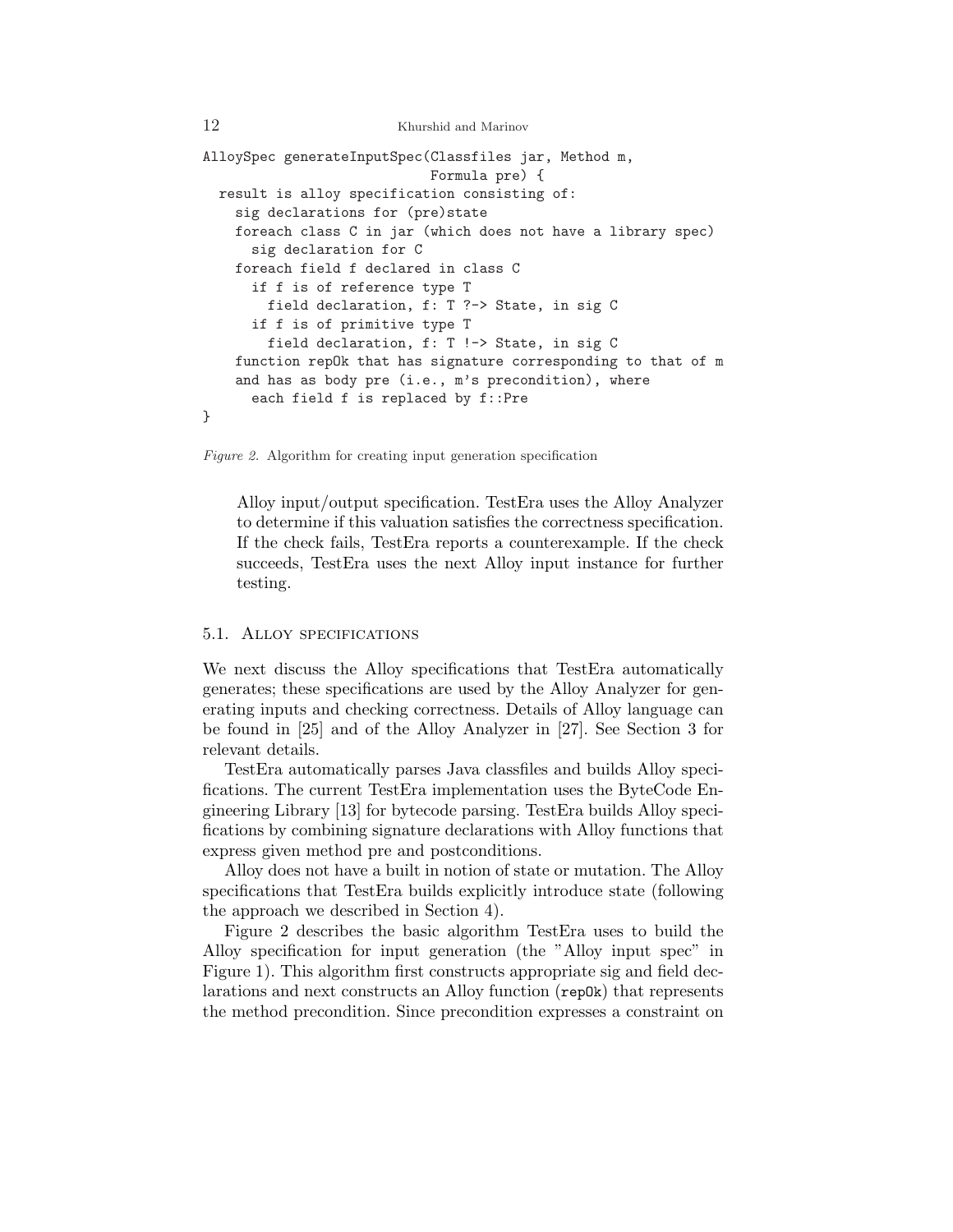```
AlloySpec generateOracleSpec(Method m, AlloySpec inputSpec,
                             Formula post) {
 result is inputSpec together with:
    sig declaration for post state
    function methodOk that has signature corresponding to m
   and has as body post (i.e., m's postcondition), where
     each backticked field f' is replaced by f:: Pre
      each non-backticked field f is replaced f::Post
}
```
Figure 3. Algorithm for creating correctness checking specification.

the pre-state, the algorithm systematically introduces dereferencing in the pre-state. To generate input instances, TestEra uses the Alloy Analyzer to solve the constraints represented by repOk within the input scope<sup>7</sup> .

Recall the singly linked list example introduced in Section 2. TestEra builds the following Alloy specification for generating inputs for the method mergeSort:

```
module mergeSort_phase_1
open java/primitive/integer
sig State {}
static part sig Pre extends State {}
sig List {
 header: Node ?-> State }
sig Node {
  elem: Integer !-> State,
 next: Node ?-> State }
fun List::RepOk() {
  // ayclic
  all n: header::Pre.*next::Pre | not n in n.^next::Pre }
```
Figure 3 describes the basic algorithm TestEra uses to build the Alloy specification for correctness checking (the "Alloy I/O spec" in Figure 1). The algorithm first constructs a sig declaration for post-state and next constructs an Alloy function (methodOk) that represents the method postcondition. Since a postcondition may express a constraint

 $7$  The scope of State for input generation is fixed at 1 since the pre-condition is a formula on the pre-state only and therefore there is only one state to consider.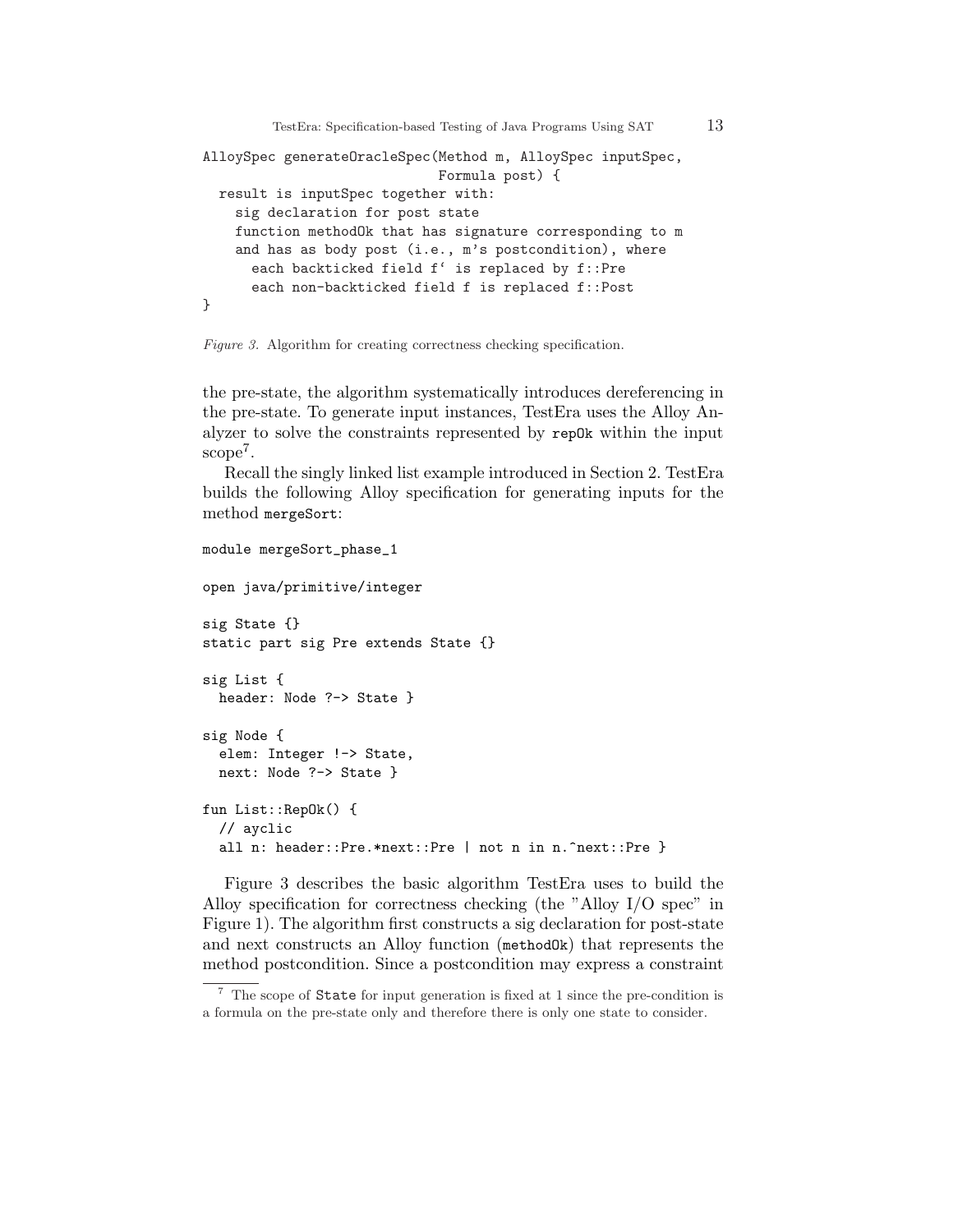that relates pre-state and post-state, the algorithm systematically introduces dereferencing in the appropriate state following the convention that backtick represents pre-state. To check correctness, TestEra uses the Alloy Analyzer to check whether the given input/output pair satisfies the constraints expressed in methodOk for the output scope<sup>8</sup>.

For the singly linked list example (Section 2), TestEra builds the following Alloy specification for checking correctness of mergeSort:

```
module mergeSort_phase_2
open java/primitive/integer
sig State {}
static part sig Pre extends State {}
static part sig Post extends State {}
sig List {
 header: Node ?-> State }
sig Node {
  elem: Integer !-> State,
 next: Node ?-> State }
fun List::RepOk() {
  // acyclic
  all n: header::Pre.*next::Pre | not n in n.^next::Pre }
fun List::methodOk() {
  // acyclicity
  all n: header::Post.*next::Post | not n in n.^next::Post
  // sorted
  all n: header::Post.*next::Post |
    some n.next::Post implies
   n.elem::Post <= n.next::Post.elem::Post
 // output is permutation of the input
  all i: Integer |
    # { n: header::Post.*next::Post | n.elem::Post = i } =
    # { n: header::Pre.*next::Pre | n.elem::Pre = i } }
```
<sup>8</sup> The scope of State for correctness checking is fixed at 2 since the post-condition is a formula that may relate pre-state and post-state, which are two distinct states.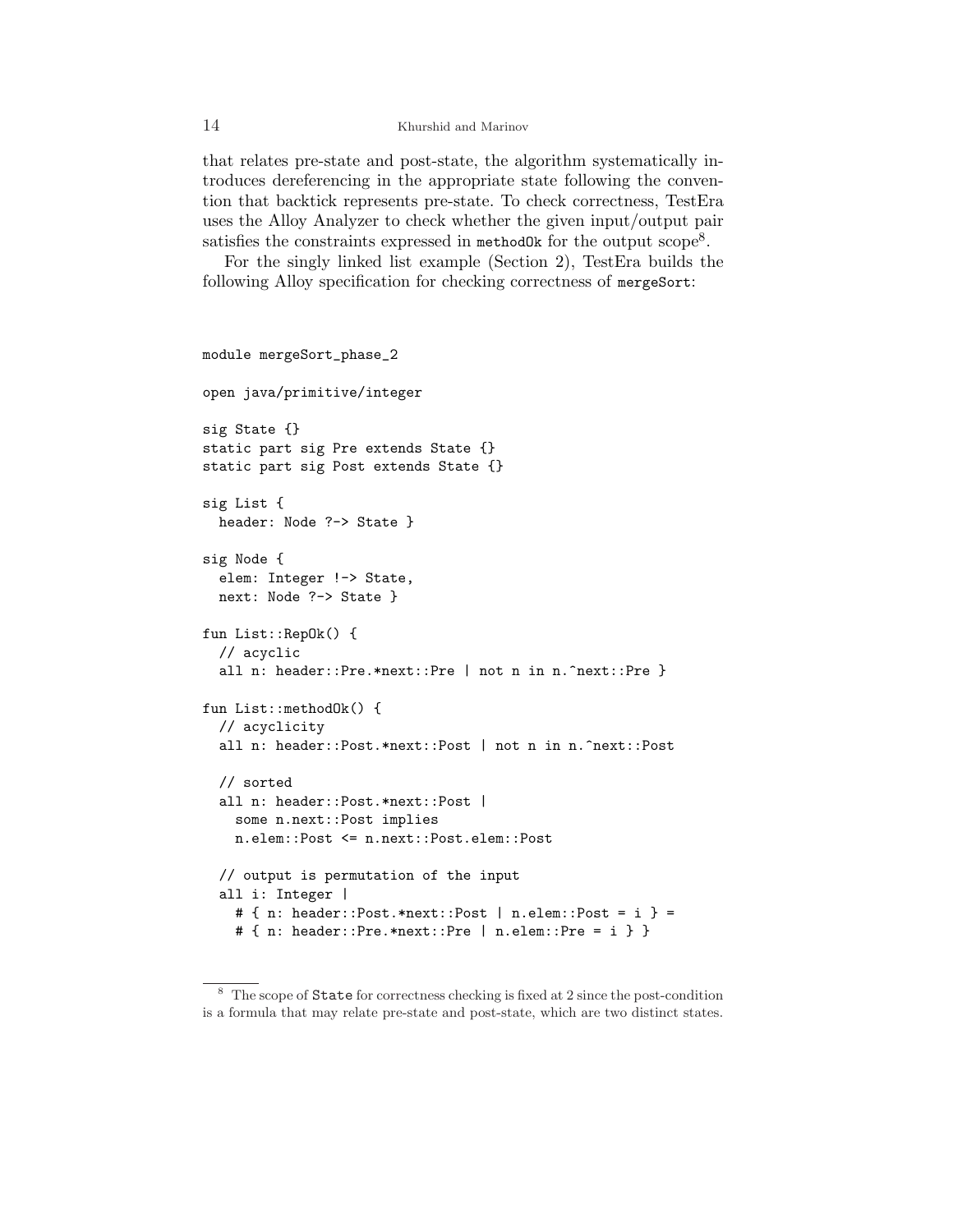```
InputsAndMaps a2j(Instance a) {
  Map mapAJ, mapJA;
 // for each atom create a corresponding Java object
 foreach (sig in a.sigs())
    foreach (atom in sig) {
      SigClass obj = new SigClass();
      mapAJ.put(atom, obj);
      mapJA.put(obj, atom);
    }
  // establish relationships between created Java objects
  foreach (rel in a.relations())
    foreach (<x,y> in rel::Pre)
      setField(mapAJ.get(x), rel, mapAJ.get(y));
  // set inputs
  Object[] inputs;
  for (i = 0; i < a.\text{numParams}(\text{rep0k}); i++)inputs[i] = mapAJ.get(a.getParam(rep0k, i));result = (inputs, mapAJ, mapJA);
}
```

```
Figure 4. Concretization algorithm a2j
```
#### 5.2. Abstraction and concretization translations

We next discuss the test driver that TestEra generates to test the specified method. A test driver consists of Java code that performs abstraction and concretization translations and appropriately executes the method to test. The translations are generated fully automatically when method specification is given at the representation level of method inputs. If the specification introduces a level of data abstraction, the translations have to be manually provided.

A concretization, abbreviated a2j, translates Alloy instances to Java objects (or data structures). An abstraction, abbreviated j2a, translates Java data structures to Alloy instances.

Concretization a2j typically operates in two stages. In the first stage, a2j creates for each atom in the Alloy instance, a corresponding object of the Java classes, and stores this correspondence in a map. In the second stage, a2j establishes the relationships among the Java objects created in the first stage and builds the actual data structures.

Figure 4 describes a generic concretization algorithm a2j. The algorithm takes as input an Alloy instance and returns an array of Java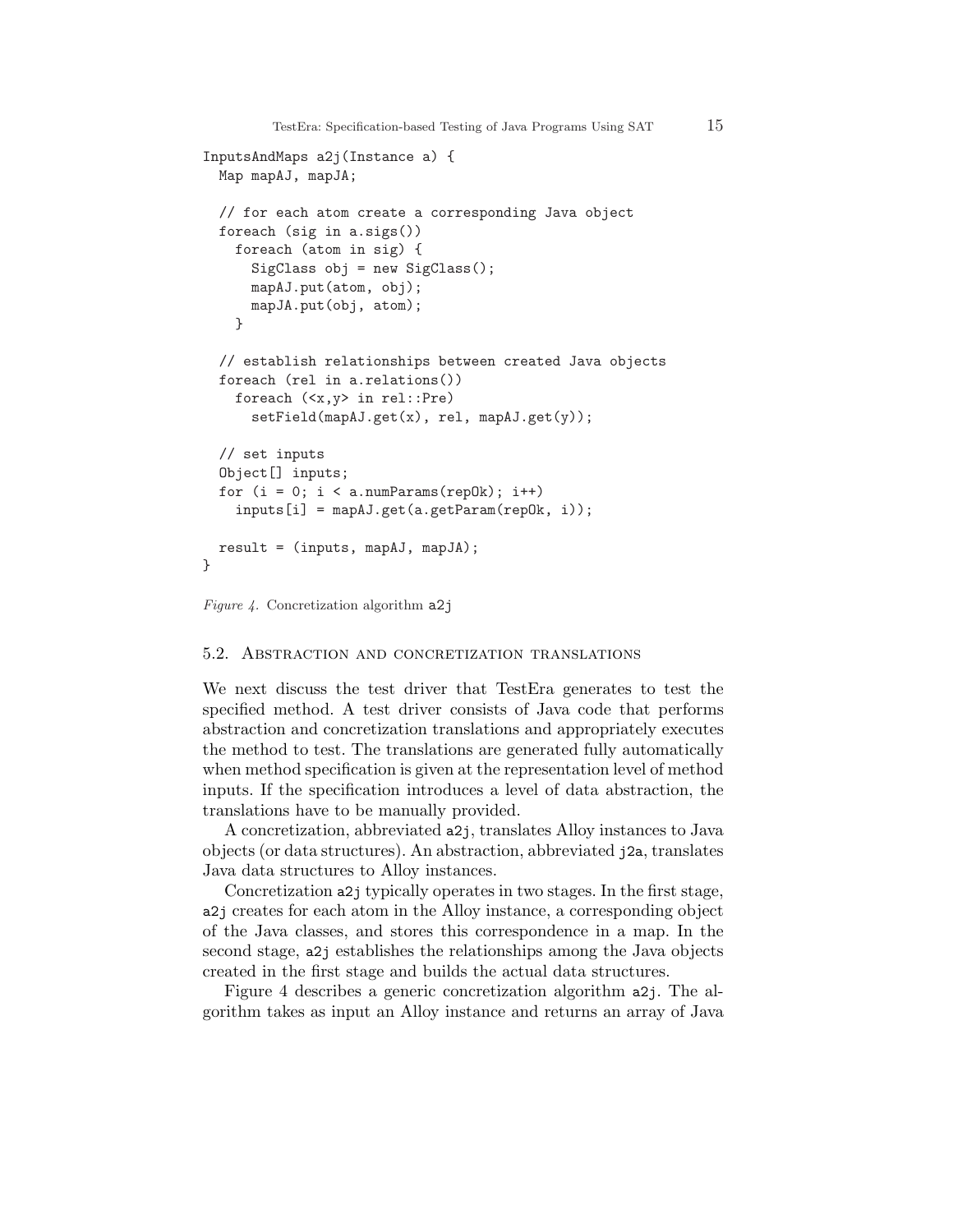```
16 Khurshid and Marinov
```

```
j2a(Object result, InputsAndMaps imap, Instance ret) {
  Set visited;
 List worklist = result + imp.inputs;
  while (!worklist.isEmpty()) {
    Object current = worklist.getFirst();
    if (!visited.add(current)) continue;
    foreach (field in getFields(current)) {
      Object to = getValue(field, current);
      if (to == null) continue;
      ret.addTuple(field, imap.mapJA.get(current),
                          imap.mapJA.get(to), Post);
      if (!visited.contains(to)) worklist.add(to);
   }
 }
}
```
Figure 5. Abstraction algorithm j2a

objects that represent a test input and maps that are used in checking correctness. The algorithm maintains two maps to store correspondence between Alloy atoms and Java objects: mapAJ maps atoms to objects and mapJA maps objects to atoms. In the first step, a2j creates Java objects of appropriate classes for each atom in the instance<sup>9</sup>. In the second step, a2j sets values of objects according to tuples in the input relations; notice that all tuples represent values in pre-state. Finally, a2j builds an array of objects that represents a test input, e.g., for an instance method, input[0] represents the object on which to invoke the method, input[1] represents the first declared parameter and so on.

Figure 5 describes a generic abstraction algorithm j2a. The algorithm takes as input the method return value (result), imap constructed during concretization and the instance that was concretized, and adds tuples to this instance to build an instance that represents the corresponding input/output pair. The algorithm adds the output component to ret by traversing the structures referenced by result and inputs in imap (in the post-state). This traversal is a simple worklist algorithm that tracks the set of visited objects. For each object that is visited for the first time, j2a adds tuples to ret according to field values of that object. For simplicity, we do not show the step in the algorithm

<sup>9</sup> For atoms that represent primitive values, TestEra uses library classes testera.primitive.\*; for other atoms TestEra assumes accessibility permission for invoking appropriate constructors. TestEra also assumes accessibility permission for setting field values. Alternatively, TestEra could use Java's security manager mechanism to disable access checks for reflection.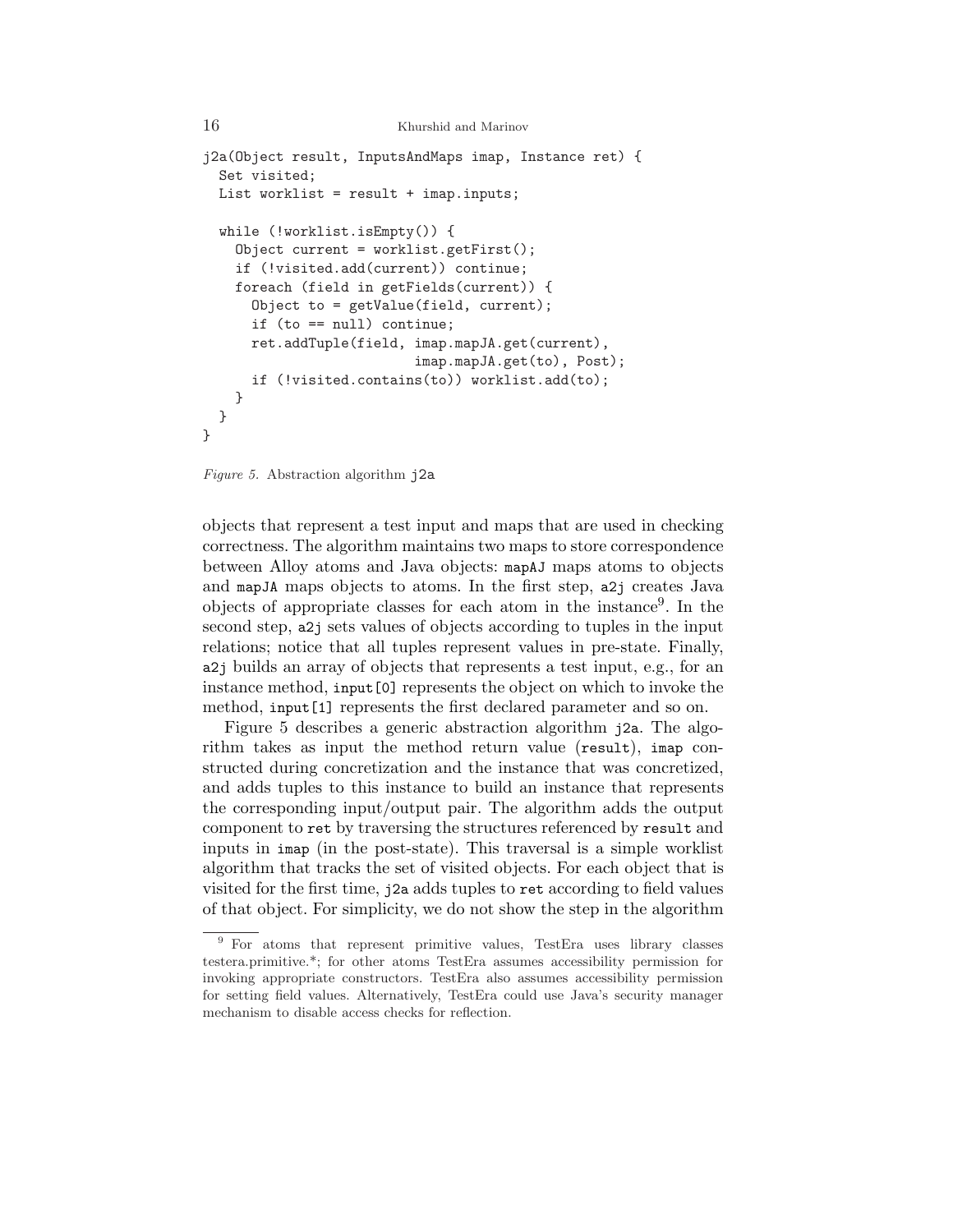that creates new atoms when it encounters an object that does not exist in the maps; this accounts for cases when a method allocates new objects that appear in the output but did not exist in the pre-state.

The algorithms a2j and j2a describe generic translations that make use of reflection. TestEra optimizes this by generating translations that are specialized for the particular method and relevant classes being tested, and do not use reflection.

TestEra generates Alloy specifications and abstraction and concretization translations automatically. The users may modify these specifications and translations, e.g., to introduce some abstractions in the Alloy specifications and improve efficiency of the analysis. However, introduction of abstraction in specifications requires manual generation of translations.

## 6. Case studies

We have used TestEra to check a variety of programs, including methods of some classes in the java.util package. Most of these programs manipulate non-trivial data structures. We have also tested a part of the Alloy Analyzer with TestEra. In this section, we illustrate some of the analyses performed by TestEra and the bugs that it detected.

## 6.1. Red-black trees (java.util.TreeMap)

We first outline TestEra's analysis of the red-black tree implementation given in java.util.TreeMap from the standard Java libraries (version 1.3).

Red-black trees [11] are binary search trees with one extra bit of information per node: its color, which can be either "red" or "black". By restricting the way nodes are colored on a path from the root to a leaf, red-black trees ensure that the tree is "balanced", i.e., guarantee that basic dynamic set operations on a red-black tree take  $O(\lg n)$  time in the worst case.

A binary search tree is a red-black tree if:

- 1. Every node is either red or black.
- 2. Every leaf (NIL) is black.
- 3. If a node is red, then both its children are black.
- 4. Every path from the root node to a descendant leaf contains the same number of black nodes.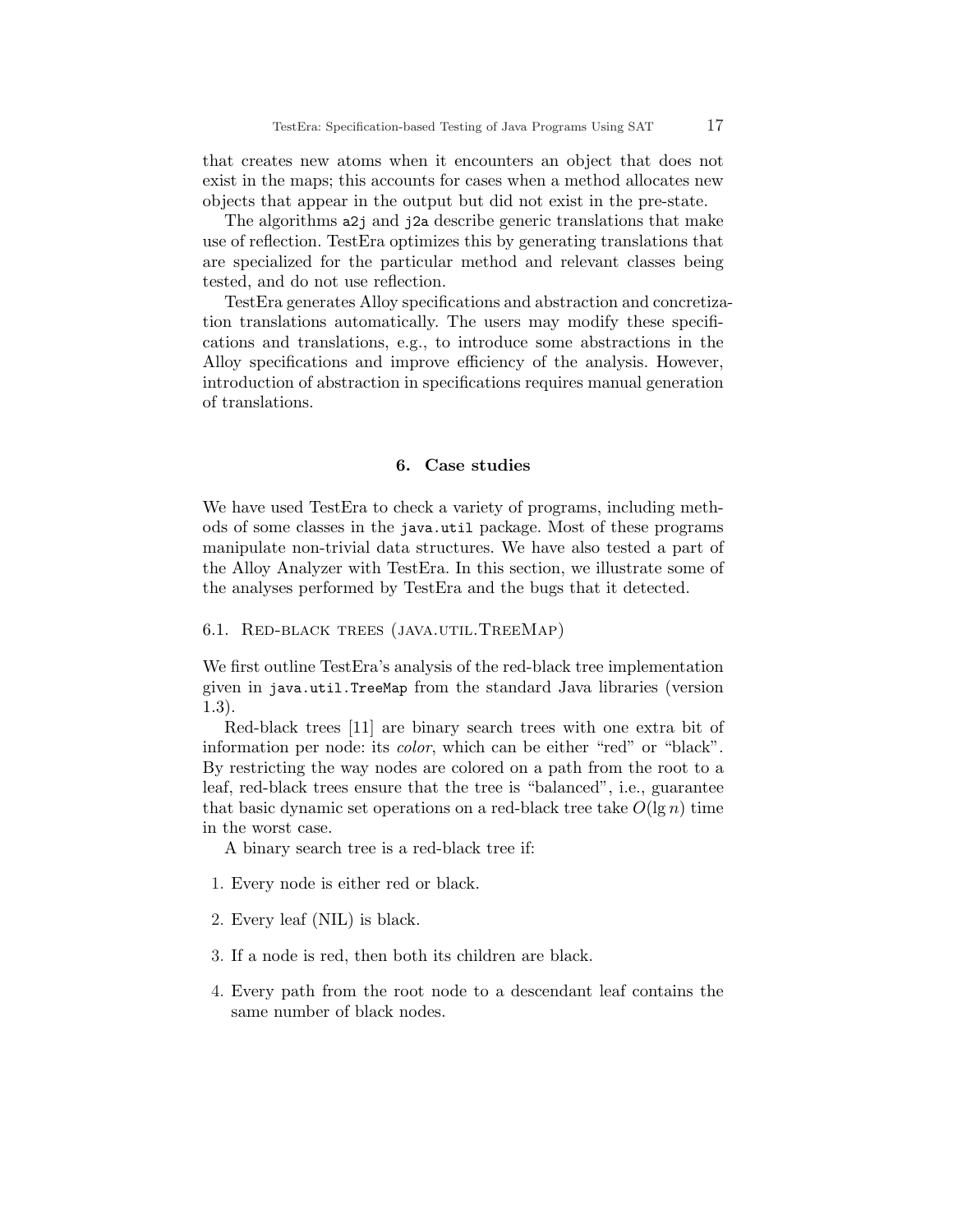All four of these red-black properties are expressible in Alloy. We use TestEra to test the implementation of red-black trees given in java.util.TreeMap. In particular, we illustrate TestEra's analysis of the remove method in class java.util.TreeMap, which deletes a node with the given element from its input tree. Deletion is the most complex operation among the standard operations on red-black trees and involves rotations. The method remove in java.util.TreeMap, together with the auxiliary methods is about 300 lines of code.

Part of the java.util.TreeMap declaration is:

```
public class TreeMap {
    Entry root;
    ...
    static class Entry {
        Object key;
        Object value;
        Entry left;
        Entry right;
        Entry parent;
        boolean color;
        ...
    }
    public Object remove(Object key) {...}
    ...
}
```
Red-black trees in java.util.TreeMap implement a mapping between keys and values and therefore an Entry has two data fields: key and value. The field value represents the value that the corresponding key is mapped to. There are several fields of red-black trees that we have not presented above. Some of these fields are constants, e.g., field RED is the constant boolean false and some are not relevant for testing the remove method, e.g., modCount, which is used to raise ConcurrentModificationException and we do not currently check for exceptional behavior. TestEra allows users to specify which fields to exclude from the Alloy models it builds. We exclude from generation fields other than the ones declared above.

The declared type of key is Object. However, key objects need to be compared with each other as red-black trees are binary search trees. For comparisons, an explicit Comparator for keys can be provided at the time of creation of the tree or the natural ordering of the actual type of key objects can be used. TestEra allows users to define actual type of fields, which are then used for generation of objects. We define actual type of field key to be java.lang.Integer; TestEra automatically generates appropriate tree objects.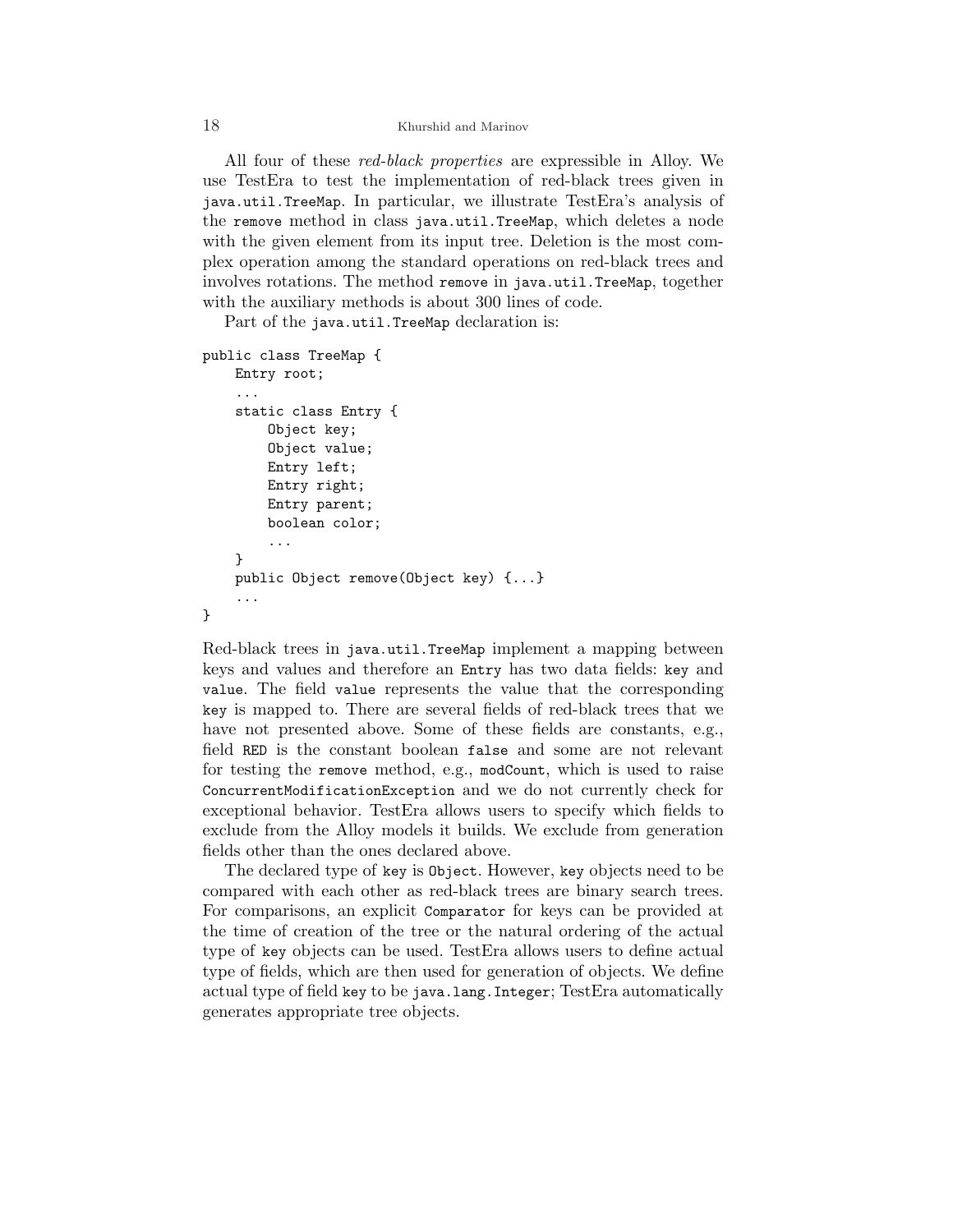We use TestEra to generate red-black trees as test inputs for remove method. First, we need the class invariant for red-black trees:

```
// parent ok
all e, f: root.*(left+right) |
  e in f. (left + right) \le > f = e.parent
// binary search tree properties
// unique keys
all disj e1, e2: root.*(left + right) |
 e1.key != e2.key// distinct children
all e: root.*(left + right) |
 no e.(left+right) || e.left != e.right
// tree is acyclic
all e: root.*(left + right) |
  e !in e.^(left+right)
// left subtree has smaller keys
all e: root.*(left + right) |
 all el: e.left.*(left+right) |
   el.key <= e.key
// right subtree has larger keys
all e: root.*(left + right) |
 all er: e.right.*(left+right) |
   e.key <= er.key
// red black tree properties
// 1. every node is red or black, by construction
// 2. all leafs are black
// 3. red node has black children
all e: root.*(left + right) |
  e.color = false & some e.left + e.right =>
  (e.left + e.right).color = true
// 4. all paths from root to NIL have same # of black nodes
all e1, e2: root.*(left + right) |
  (no e1.left || no e1.right) && (no e2.left || no e2.right) =>
   #{ p: root.*(left+right) |
       e1 in p.*(left+right) && p.color = true } =
    #{ p: root.*(left+right) |
       e2 in p.*(left+right) && p.color = true }
```
The class invariant requires parent field to be consistent with the fields left and right, the tree to be a binary search tree and also to satisfy the four properties of red-black trees mentioned above.

After generating test inputs using the class invariant above, TestEra in phase 2 of its analysis tests remove. By default, TestEra checks the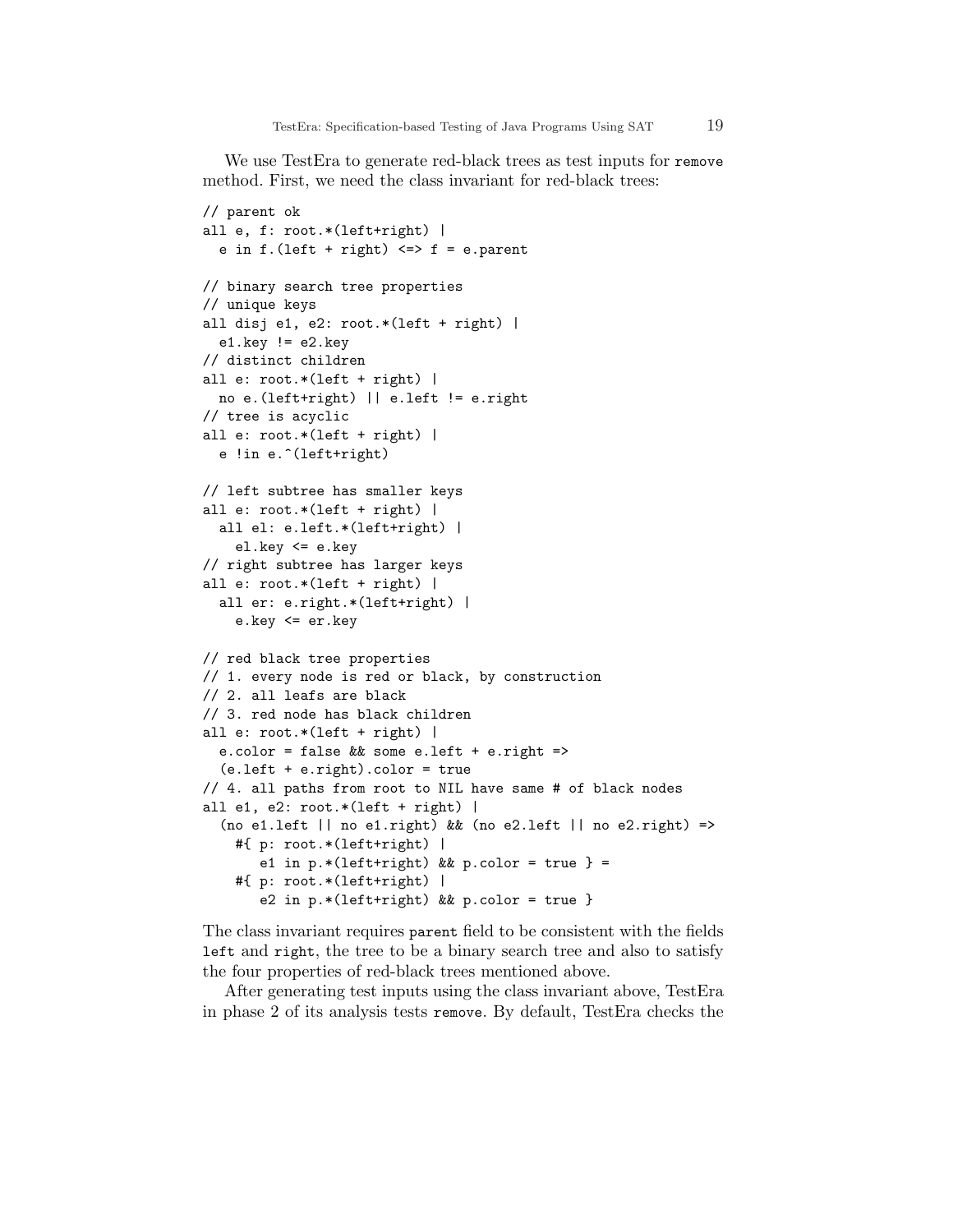

Figure 6. A counterexample for an erroneous version of **remove**. Nodes are labeled with the keys of the entries. Round filled nodes represent entries colored black and empty nodes represent entries colored red. Square filled nodes represent NIL nodes and are colored black. The entry with key 0 is to be deleted from the input red-black tree. The tree in post-state is not balanced; more precisely, property 4 is violated.

partial correctness property that the class invariant is preserved by the method. We can also check stronger properties, e.g., to check that the key to remove is actually removed from the tree, we can use the following post-condition:

```
root.*(left + right).key = root`.*(left` + right`).key - key
```
Recall, backtick ('`') indicates field access in pre-state.

As expected, TestEra's analysis of the original implementation provided in java.util does not produce any counterexamples. However, if we erroneously swap BLACK with RED in the following code fragment:

```
if (p.color == BLACK)
   fixAfterDeletion(p);
```
TestEra detects violation of structural constraints on red-black trees and produces concrete counterexamples. Figure 6 presents a counterexample. The tree in post-state is not balanced; more precisely, property 4 is violated.

It should be noted here that Alloy provides an expressive notation for writing properties of data structures. In contrast, the fourth property of red-black trees is not expressible in the PALE logic [43]. Similarly, TVLA [46] cannot check the remove method above.

# 6.2. Intentional Naming System

The Intentional Naming System (INS) [1] is a recently proposed naming architecture for resource discovery and service location in dynamic networks. In INS, services are referred to by intentional names, which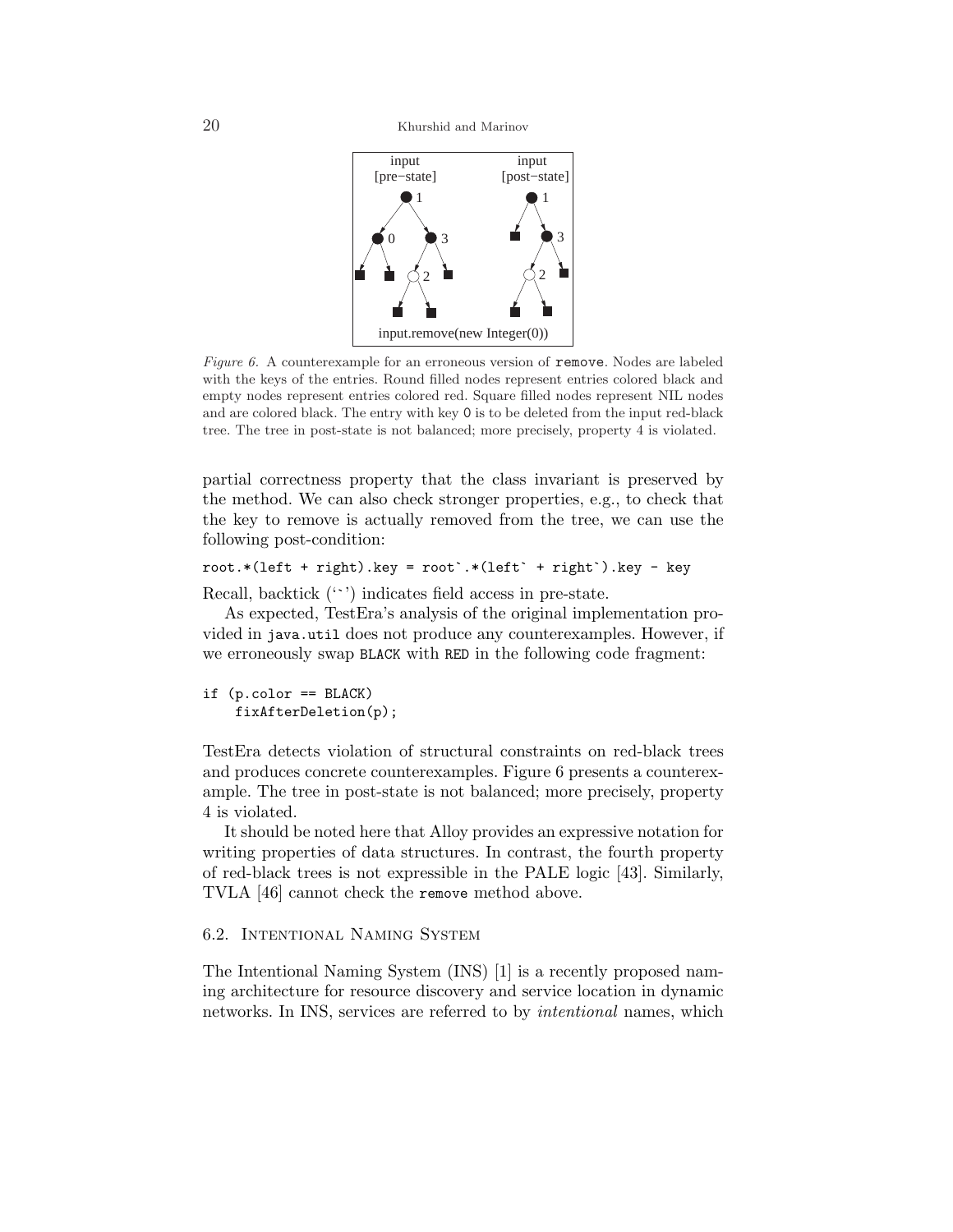

Figure 7. (a) Intentional names in INS, (b) and (c) counterexamples for Lookup-Name

describe properties that services provide, rather than by their network locations. An intentional name is a tree consisting of alternating levels of *attributes* and *values*. The Query in Figure  $7(a)$  is an example intentional name; hollow circles represent attributes and filled circles represent values. The query describes a camera service in building NE-43. A wildcard may be used in place of a value to show that any value is acceptable.

Name resolvers in INS maintain a database that stores a mapping between service descriptions and physical network locations. Client applications invoke resolver's Lookup-Name method to access services of interest. Figure 7(a) illustrates an example of invoking Lookup-Name. Database stores description of two services: service R0 provides a camera service in NE-43, and service R1 provides a printer service in NE-43. Invoking Lookup-Name on Query and Database should return R0.

To illustrate the variety of TestEra's analyses, we discuss some flaws identified by TestEra in the Java implementation of INS [48]. These flaws actually existed in the INS design, and we first corrected the design. We then modified the implementation of INS and checked its correctness using TestEra. Details of our INS case study with TestEra can be found in [31]. The original Java implementation of INS [48] consists of around 2000 lines of code.

Our checking of INS using TestEra focuses on the Lookup-Name method. Lookup-Name returns the set of services from the input database that conform to the input query. To investigate the correctness of Lookup-Name, we would like to test its soundness (i.e., if it returns only conforming services) and completeness (i.e., if it returns all conforming ser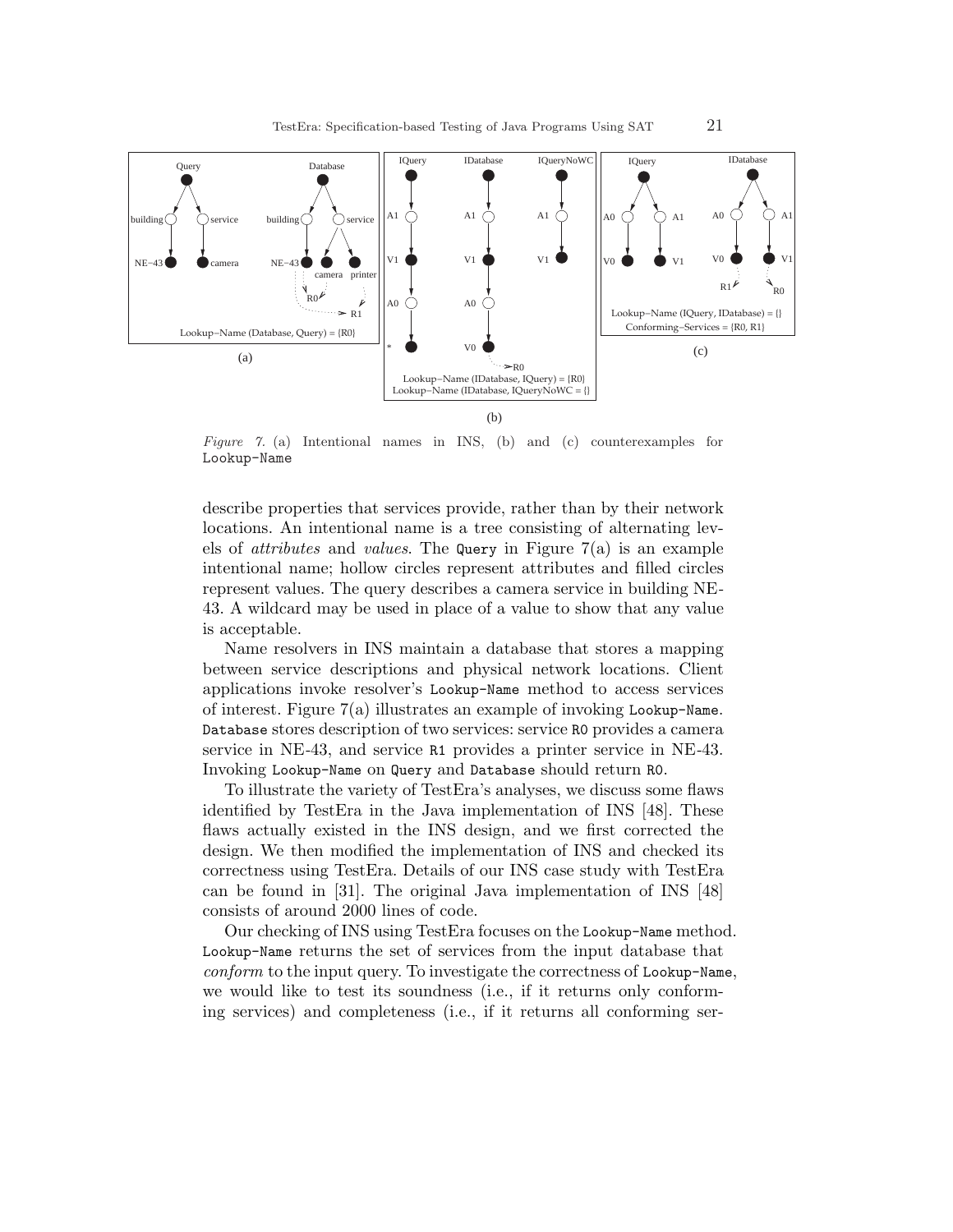vices). However, the INS inventors did not state a definition of conformance and stated only certain properties of Lookup-Name. We investigate Lookup-Name's correctness by checking whether it satisfies certain basic properties that are necessary for its correctness and a published claim about its behavior.

The published description of Lookup-Name claims: "This algorithm uses the assumption that omitted attributes correspond to wildcards; this is true for both the queries and advertisements." TestEra disproves this claim; Figure 7(b) illustrates a counterexample: IQueryNoWC is the same as IQuery, except for the wildcarded attribute A0. Different results of the two invocations of Lookup-Name contradict the claim.

TestEra also shows that addition in INS is not monotonic, i.e., adding a new service to a database can cause existing services to erroneously become non-conforming. Figure 7(c) illustrates such a scenario: both services R0 and R1 are considered conforming to IQuery by the semantics of INS, but their co-existence in IDatabase makes both of them erroneously non-conforming to IQuery. In other words, if we consider resolving IQuery in a database that consists only of advertisement by R1, Lookup-Name returns R1 as a valid service; however, in IDatabase which includes *both* advertisements by R1 and R2, the algorithm returns the empty-set. This flaw points out that INS did not have a consistent notion of conformance. Both preceding flaws exist in the original design and implementation of INS.

To correct INS, we first defined the notion of conformance between a service and a query: a service s is conforming to a query  $q$  if  $q$  is a subtree of the name of s, where the wildcard matches any value. This means that a service is conforming to  $q$  if it provides all the attributes and (non-wildcard) values mentioned in  $q$  in the right order. TestEra's analysis of the original implementation of Lookup-Name with respect to this definition of conformance reports several counterexamples. We modified the implementation and re-evaluated the correctness of Lookup-Name using TestEra. This time TestEra reports no flaws, increasing the confidence that our changes have corrected the problems. The corrected algorithm now forms a part of the INS code base.

# 6.3. Alloy-alpha Analyzer

The main design goal for TestEra is that it efficiently analyzes complex data structures. But, TestEra can be applied also to test various other kinds of programs. As an illustration, we show how we used TestEra to uncover subtle bugs in the Alloy-alpha Analyzer.

The bugs appear in the analyzer because it generates instances that, for the user's convenience, retain the names that the user gives for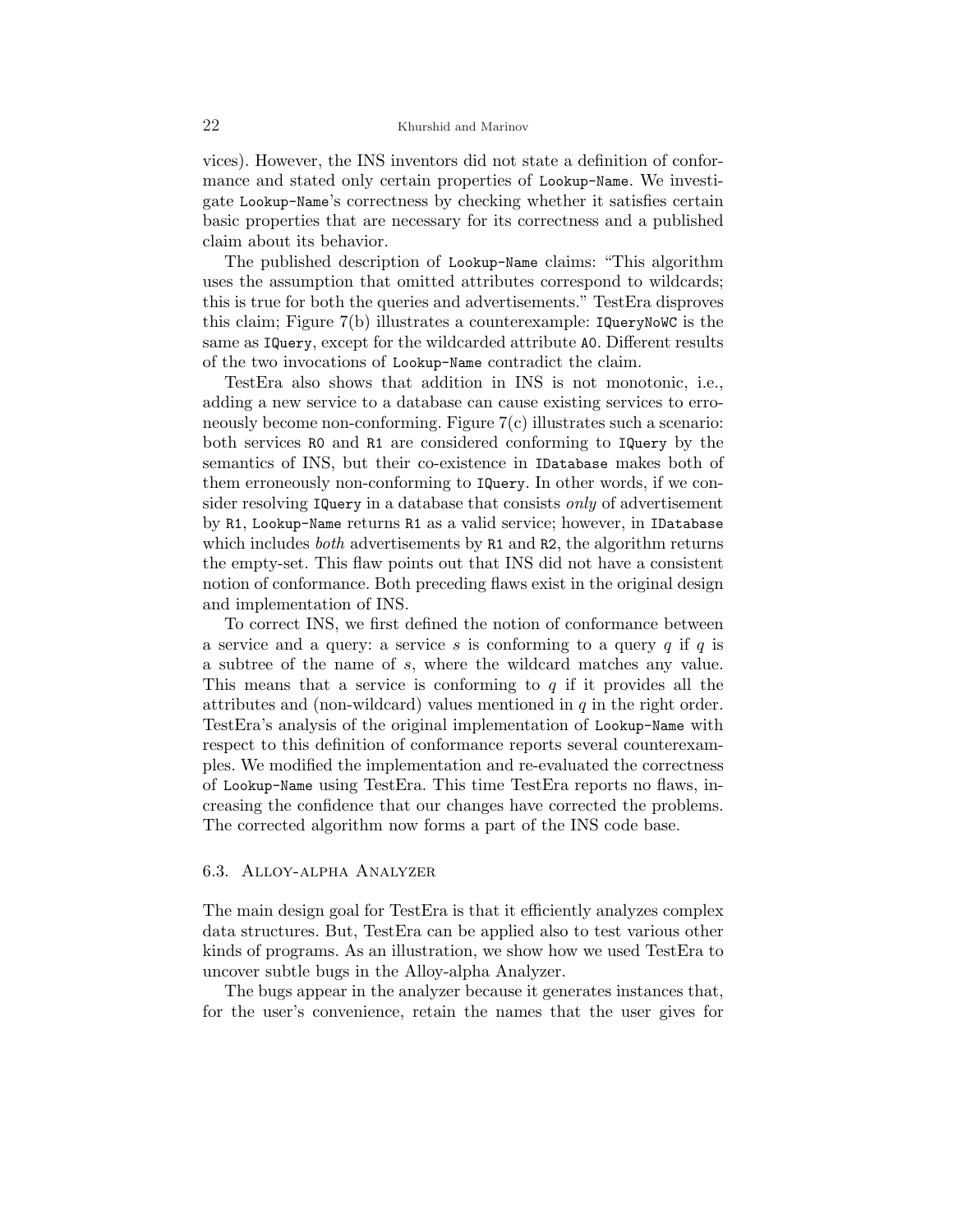static signatures. The problems only appear in the rare case when the user explicitly declares a static subsignature with the same name as the one that the analyzer picks for an atom of a basic signature. These bugs have simple fixes and have now been corrected in the new version of the analyzer, which is publicly available for download.

Recall that the basic signatures in Alloy introduce new types. Therefore, distinct basic signatures must not share atoms, and the atoms within each signature must be also unique. We test the conjecture that instances produced by the old analyzer satisfy these properties.

We build an Alloy (meta-)specification of a simplified Alloy specification that consists only of basic signature and subsignature declarations. In phase 1, TestEra generates all non-isomorphic instances of this specification. Each of these instances  $I$  essentially represents an Alloy specification M. In phase 2, TestEra takes each instance I in turn and build the corresponding Alloy specification M. The testing next invokes the analyzer again to generate all instances of M and finally checks whether each such instance  $I'$  satisfies the uniqueness properties stated above.

The following Alloy code models an Alloy specification that consists only of signature declarations, with some of their atoms explicitly named (as static subsignatures).

```
sig SigName {}
sig Prefix {}
sig Suffix {}
sig Atom {
 namePrefix: Prefix,
  nameSuffix: Suffix }
fact AtomsHaveUniqueNames {
  all disj a1,a2:Atom |
    a1.namePrefix != a2.namePrefix ||
    a1.nameSuffix != a2.nameSuffix }
sig Sig {
 name: SigName,
  staticAtoms: set Atom }
fact SignaturesHaveUniqueNamesAndAtoms {
  all disj s1,s2:Sig |
    s1.name != s2.nameno s1.staticAtoms & s2.staticAtoms}
static part sig Signature, Test extends SigName {}
static part sig S, T extends Prefix {}
static part sig Zero, One extends Suffix {}
```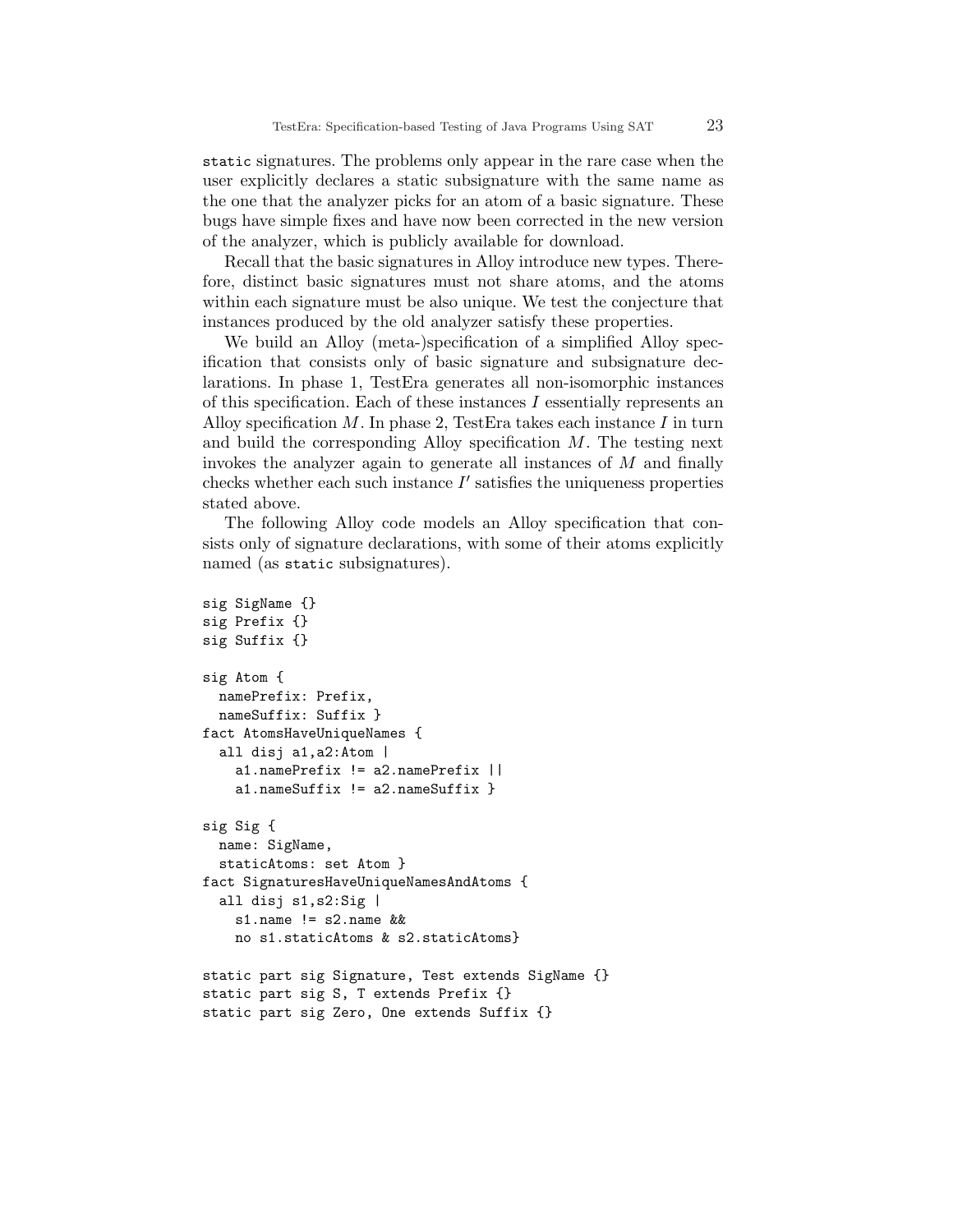Basic type SigName denotes signature names, and Prefix and Suffix build atom names. The fact AtomsHaveUniqueNames specifies that names of distinct atoms differ in either the prefix or the suffix. A Sig has a name and can have several atoms declared explicitly (i.e., its static subsignatures). The fact SignaturesHaveUniqueNamesAndAtoms constrains distinct signatures to have distinct names and atoms.

For the sake of simplicity, we let the pool for signature names be only  $\{\text{Signature}, \text{Test}\},$  for prefixes  $\{S, T\},$  and for suffixes  $\{\text{Zero}, \text{One}\}.$ (Zero and One are placeholders for symbols 0 and 1, since these symbols without a leading alphabetic character are not allowed as subsignature names in Alloy.)

An example instance I that the analyzer generates for the above specification is:

```
SigName = {Signature, Test}
Prefix = {S, T}Suffix = {Zero, One}
Atom = {A1, A2}Sig = {Sig1, Sig2}namePrefix={(A1, S), (A2, S)}nameSuffix={(A1, One), (A2, Zero)}
name = {(Sig1, Test), (Sig2, Signature)}
staticAtoms = \{(Sig1, A1), (Sig2, A2)\}
```
This instance represents the Alloy specification M:

```
sig Test {}
sig Signature {}
static sig S1 extends Test {}
static sig S0 extends Signature {}
```
As stated earlier, for any instance generated by the analyzer, the valuations of signatures (and relations) in the instance must satisfy the uniqueness properties for the analyzer to be sound.

TestEra's analysis of this conjecture produces a counterexample. In particular, TestEra detects the following instance  $I'$  of  $M$  as produced by the analyzer:

Signature =  $\{S0, S1\}$ Test =  ${S1}$ 

This instance violates the property that atoms in distinct signatures must be distinct.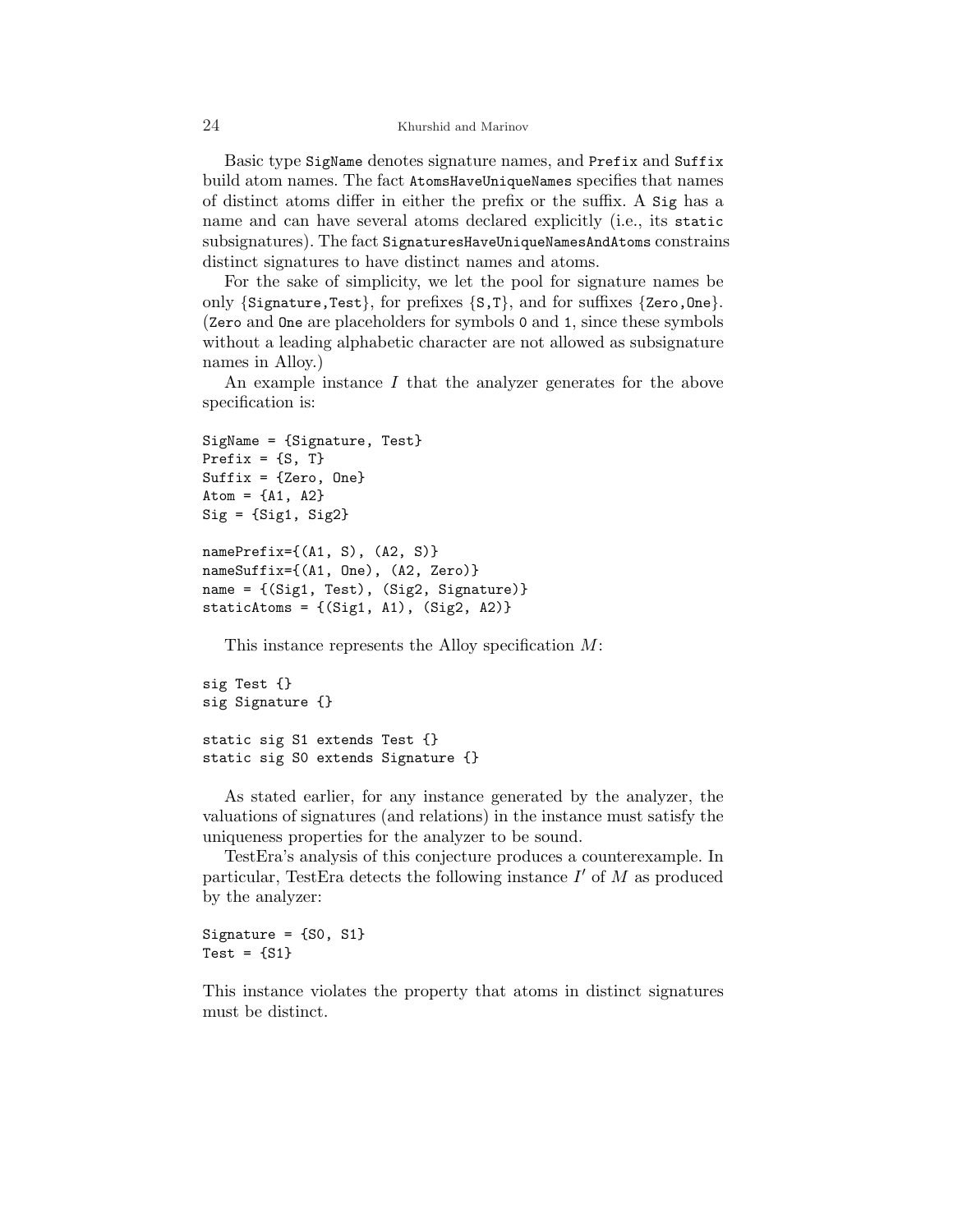|                     |                             |                | phase 1 |          | phase 2 |                |
|---------------------|-----------------------------|----------------|---------|----------|---------|----------------|
| case study          | method/property tested      | size           | #       | qen      | #       | check          |
|                     |                             |                | test    | sec      | pass    | sec            |
| singly linked lists | mergeSort                   | 3              | 27      | 9        | 27      | 7              |
|                     | mergeSort (erroneous)       | 3              | 27      | $\Omega$ | 3       | $\overline{7}$ |
| red black trees     | remove                      | 5              | 70      | 26       | 70      | 19             |
| (iava.util)         | remove (erroneous)          | 5              | 70      | $\Omega$ | 50      | 18             |
| <b>INS</b>          | published claim             | 3              | 12      | 9        | 10      | 6              |
|                     | addition monotonic          | $\overline{4}$ | 160     | 14       | 150     | 9              |
|                     | Lookup-Name (original)      | 3              | 16      | 8        | 10      | 6              |
|                     | Lookup-Name (corrected)     | 3              | 16      | $\Omega$ | 16      | 6              |
| Alloy-alpha         | unique atoms<br>disj sigs / | $\overline{2}$ | 12      | 5        | 6       | 25             |

Table I. Summary of TestEra's analyses

Another counterexample that TestEra generates is:

Signature =  ${SO, SO}$ Test =  ${S1}$ 

This instance also violates the property that atoms in a signature must be distinct. Both violations of the uniqueness properties also affect the visualization part of the analyzer. As mentioned, though, these bugs have been fixed in the new version of the Alloy Analyzer, which is publicly available for download.

## 7. Implementation and Performance

We have implemented TestEra in Java. Table I summarizes the performance of our implementation on the presented case studies; we conducted the analyses on a Pentium III, 700 MHz processor. We tabulate, for each case study, the method we test, a representative input size, and the phase 1 (i.e., input generation) and phase 2 (i.e., correctness checking) statistics of TestEra's checking for that size. For phase 1 we tabulate, the number of inputs generated and the time to generate these inputs. For phase 2, we tabulate the number of inputs that satisfy the correctness criteria and the total time for checking. A time of 0 seconds in phase 1 indicates reusing already generated tests. All times are in seconds. In all the cases, TestEra takes less than a minute to complete both the automatic generation of instances and the verification of correctness, for the given small input sizes.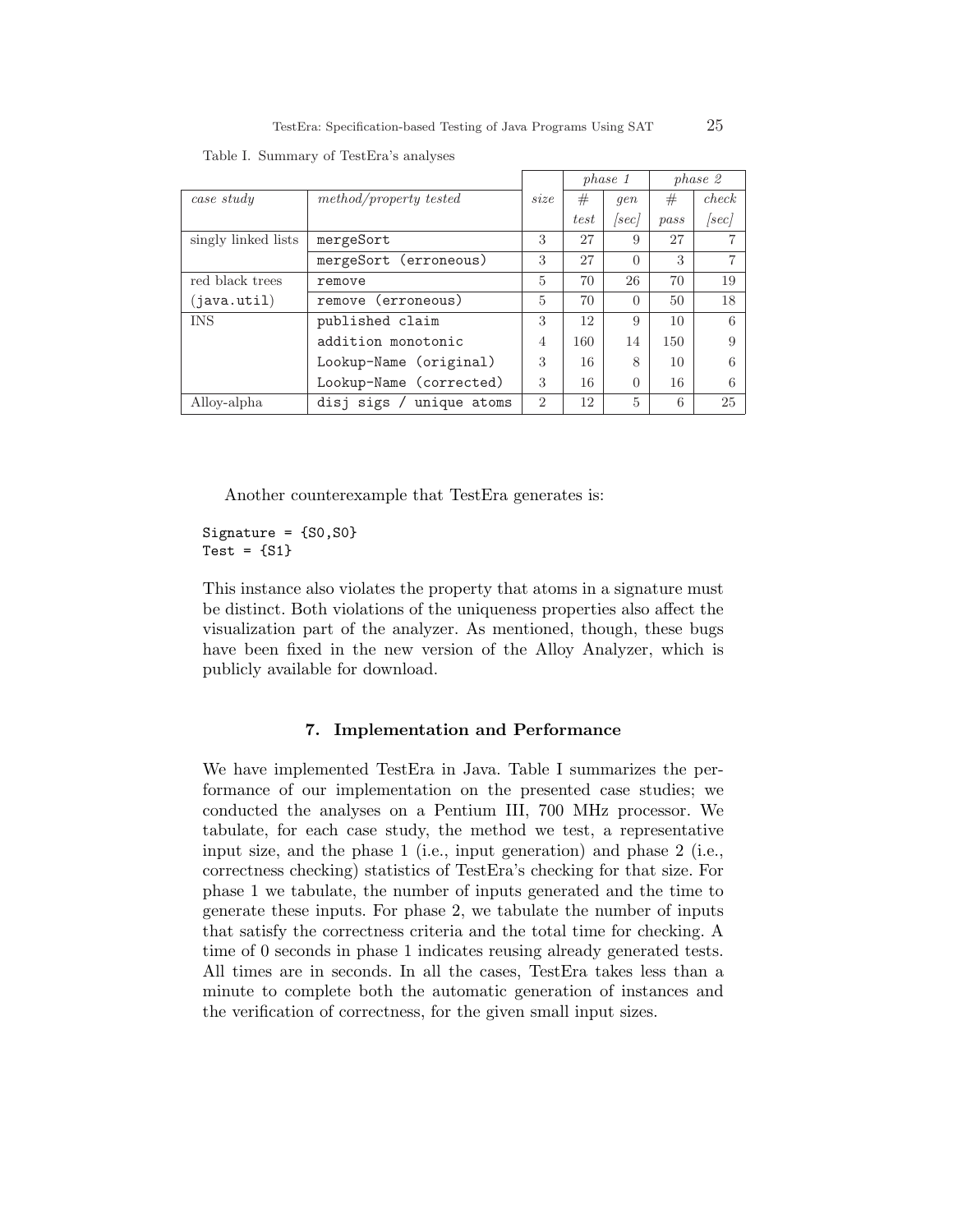In phase 1, TestEra typically generates several test inputs per second. Among the studies we have presented, the most complex structural invariants are those for red-black trees. Note that the number of possible states to consider for generating red-black trees with five nodes is over  $2^{80}$ . Of course, the Alloy Analyzer prunes away most of these states, and that is why the test inputs are generated fairly quickly.

In phase 2, TestEra's performance depends on both the time to perform abstraction translation and the time to execute code to test. The Alloy-alpha analyzer study represents the largest implementation that we tested and for this study TestEra took 25 seconds to check the 12 cases.

When TestEra detects a violation of the property being tested, TestEra generates concrete counterexamples. In case no violation is detected, we can increase our confidence in the implementation by generating test inputs using a larger number of objects. Simply increasing the bound on input size and regenerating inputs produces some test inputs that have already been used in the smaller bound. TestEra's performance in such a case can be improved by ruling out inputs that can be found in a smaller bound; notice however that the number of inputs can grow exponentially with size so this improvement may only be marginal. As an illustration, the tabulated results are for linked lists with exactly three nodes (using up to 3 integers) and red-black trees with exactly five nodes (using up to 5 integers).

Notice that there is no need to generate all test cases first and then perform testing. If disk space is an issue, TestEra can perform testing and checking as the inputs are generated without having to store them. Selecting this trade-off, however means that these inputs cannot be reused to test other implementations or methods.

The INS and Alloy-alpha Analyzer studies were performed using the Alloy-alpha analyzer. For these studies we wrote by hand the Java code to perform abstractions and concretizations; for other studies the presented analysis is fully automatic. For manual translations, it took us a few hours (less than 8 man-hours) to write them; these translations were straightforward simply because we could define an isomorphism between structures represented by the Alloy model and those represented by the Java implementation.

To illustrate the nature of translations that we wrote by hand let us consider the INS study. Recall the property that an attribute in a database can have several children values. In the Java implementation of INS, each attribute has a children field of type java.util.Vector. We model this property in Alloy as a relation from attributes to values. To concretize, we systematically translate tuples of the relation by adding elements to the children field of appropriate attribute objects.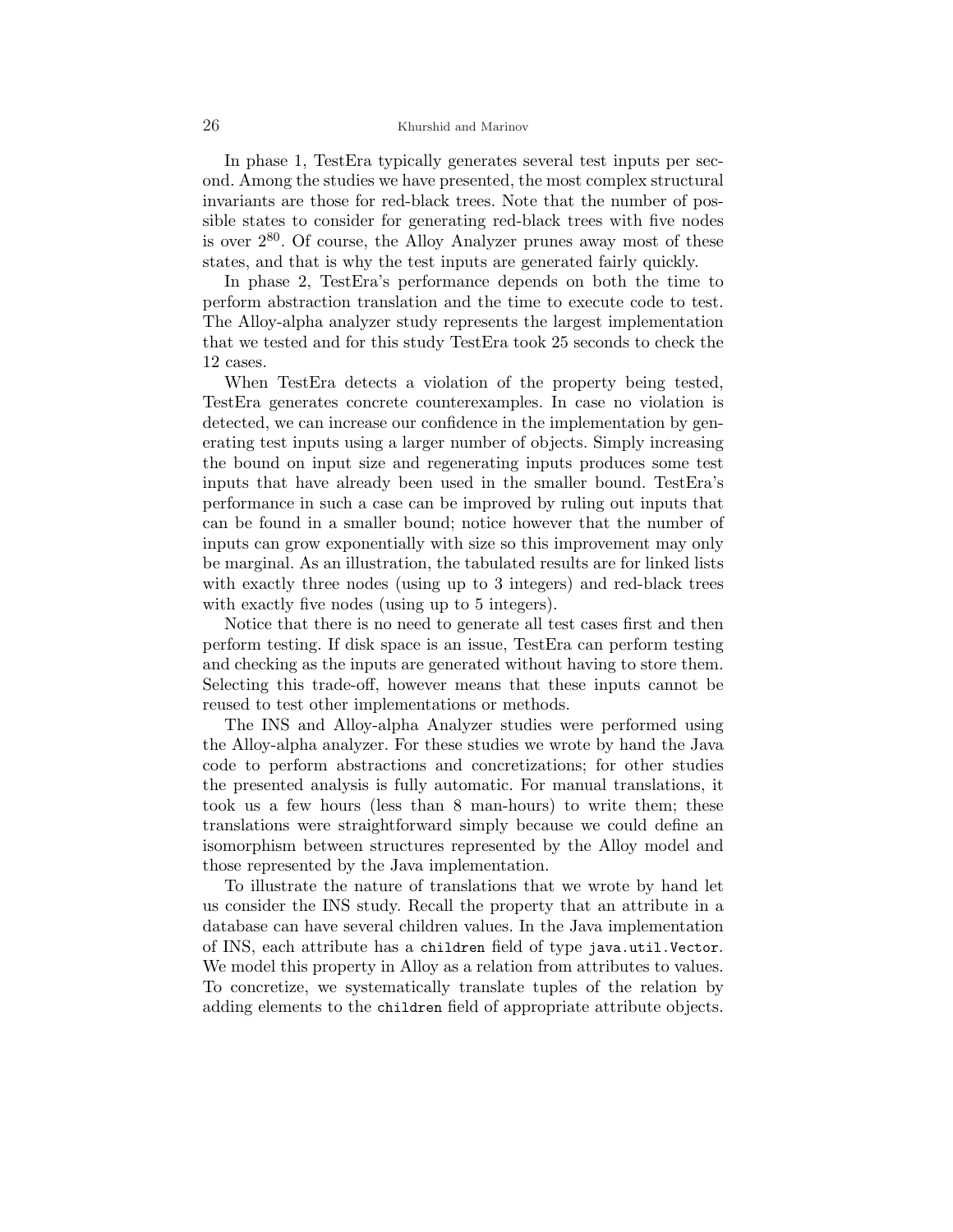Similarly, to abstract we systematically iterate over the elements of children and add tuples to the relation.

It is worth noting that translations used by TestEra are at the input datatype level and therefore independent of the body of the method that is being tested. In other words, the same translations can be used to test several different methods that operate on a given set of input datatypes.

#### 8. Discussion

We next discuss some limitations of the TestEra framework and our current implementation. We also address some feasibility issues of a systematic black-box testing approach based on first-order logic.

#### 8.1. PRIMITIVE TYPES

To allow users to build specifications that include primitive types, we need to provide Alloy models for key operations on those types. Note that the use of SAT solvers as the underlying analysis technology necessitates a non-trivial treatment of such operations. For example, to support the addition operation for integers, we need to explicitly build a formula that encodes all valid triples (within the given scope) that represent result of adding two integers. Consequently, the correctness specification must also mention a scope that is sufficiently large; determining such a scope (e.g., for sequences of integer operations) can be non-trivial. However, we envision enabling the TestEra framework to use (in conjunction with SAT solvers) specialized decision procedures for handling operations on a variety of primitive types. Our current implementation provides limited support for integer and boolean types, including library code that automatically generates formulas for common integer operations, given an input scope.

8.2. Exceptions, arrays, multi-threadedness etc.

Treatment of exceptions and arrays is straightforward. Our current implementation does not support these. Also, we do not currently support automatic initialization of field values (e.g., for final fields), which requires building an Alloy model corresponding to the Java code.

Dynamically checking correctness of multi-threaded programs for deadlocks and race conditions requires the ability to control thread scheduling. We envision using a model checker in conjunction with a SAT solver (and perhaps other decision procedures) to check for multithreaded programs that operate on complex structures (similar to [34]).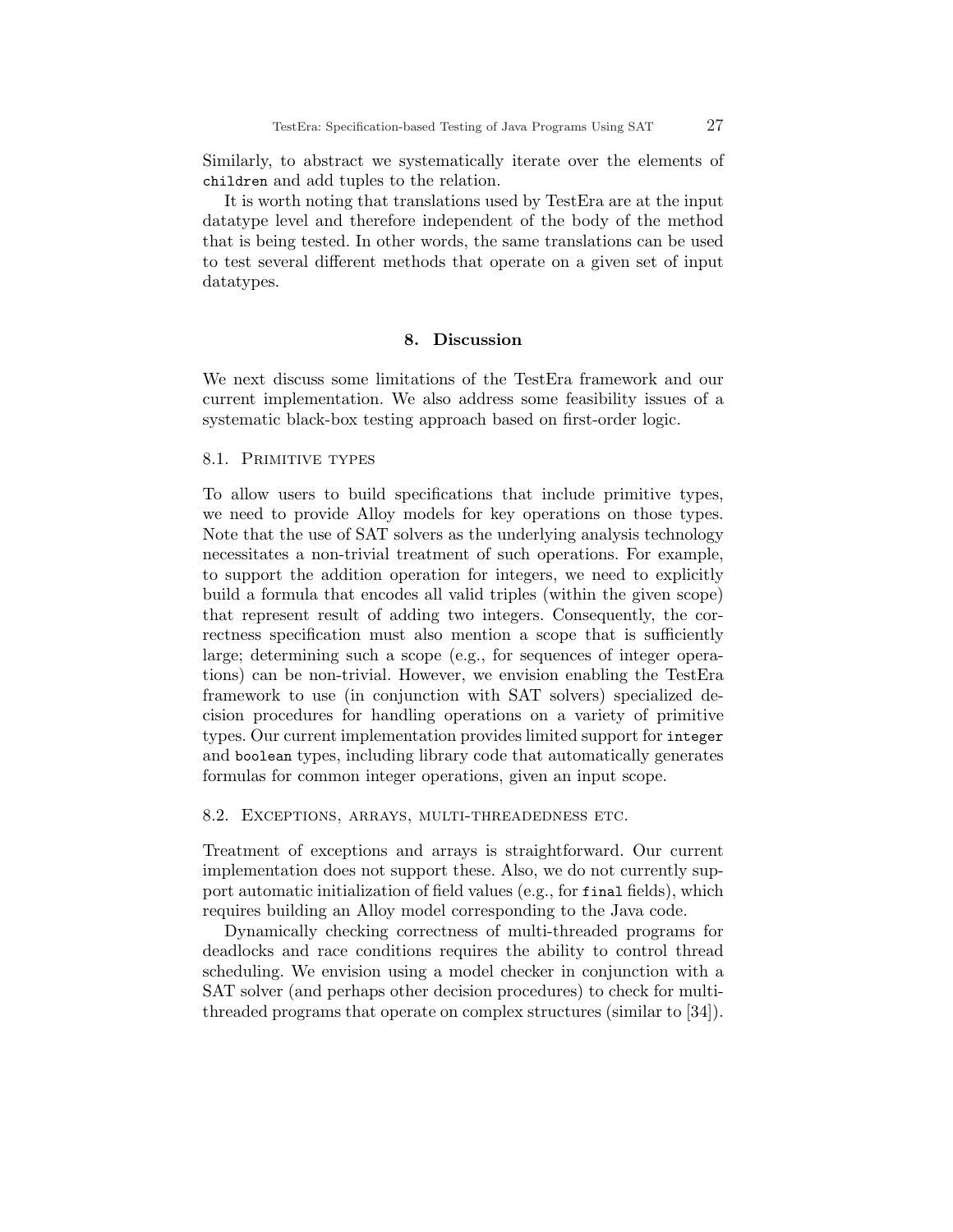In object-oriented programs, inheritance plays a fundamental role. So far we have not addressed how to utilize class hierarchy in test generation. We present a systematic treatment of inheritance in a firstorder setting in [41]; we have not yet implemented this approach.

#### 8.3. Ease of specification

Even though use of path expressions is intuitive and allows building succinct formulas, use of (nested) quantifiers in building a specification can provide a learning challenge for most developers who are not adept at programming in a declarative style. We have addressed this limitation by providing a variety of (static and dynamic) analyses for the same specifications to make it more attractive for users to adopt our notation (see [32] for details.)

A key issue with building specifications that define complex structures is to correctly write constraints that precisely define the desired structure. For example, a tree structure may be intuitively easy to see, to state the constraints in a formal notation, however, is non-trivial. There are various strategies we can use to enhance our confidence in the specification: 1) the Alloy toolset allows users to visualize instances that satisfy given constraints; users can scroll through different instances to inspect for violation of an expected property; 2) users can formulate the same constraint as different formulas and use the Alloy Analyzer to check whether these formulas are equivalent; 3) for several common data structures, the number of nonisomorphic structures for various benchmark data structures (including red-black trees) and sizes appears in the Sloane's On-Line Encyclopedia of Integer Sequences [50]; for these structures, users can simply compare the number of structures enumerated by the analyzer with the published numbers. We used these strategies for building specifications for the presented studies; we built each specification within a day's work (less than 8 man-hours).

We have recently explored adding common patterns to the specification language [40], such as acyclicity along a set of fields. These patterns not only allow users to easier specify common data structure properties, but also allow faster generation of structures [40]. In the context of TestEra, we would like to investigate how we can guide the SAT solver's search to exploit these patterns; as a first step, we would like to define a *pattern-aware* translation from first-order logic to boolean logic. We would also like to explore identifying such patterns automatically from an input constraint.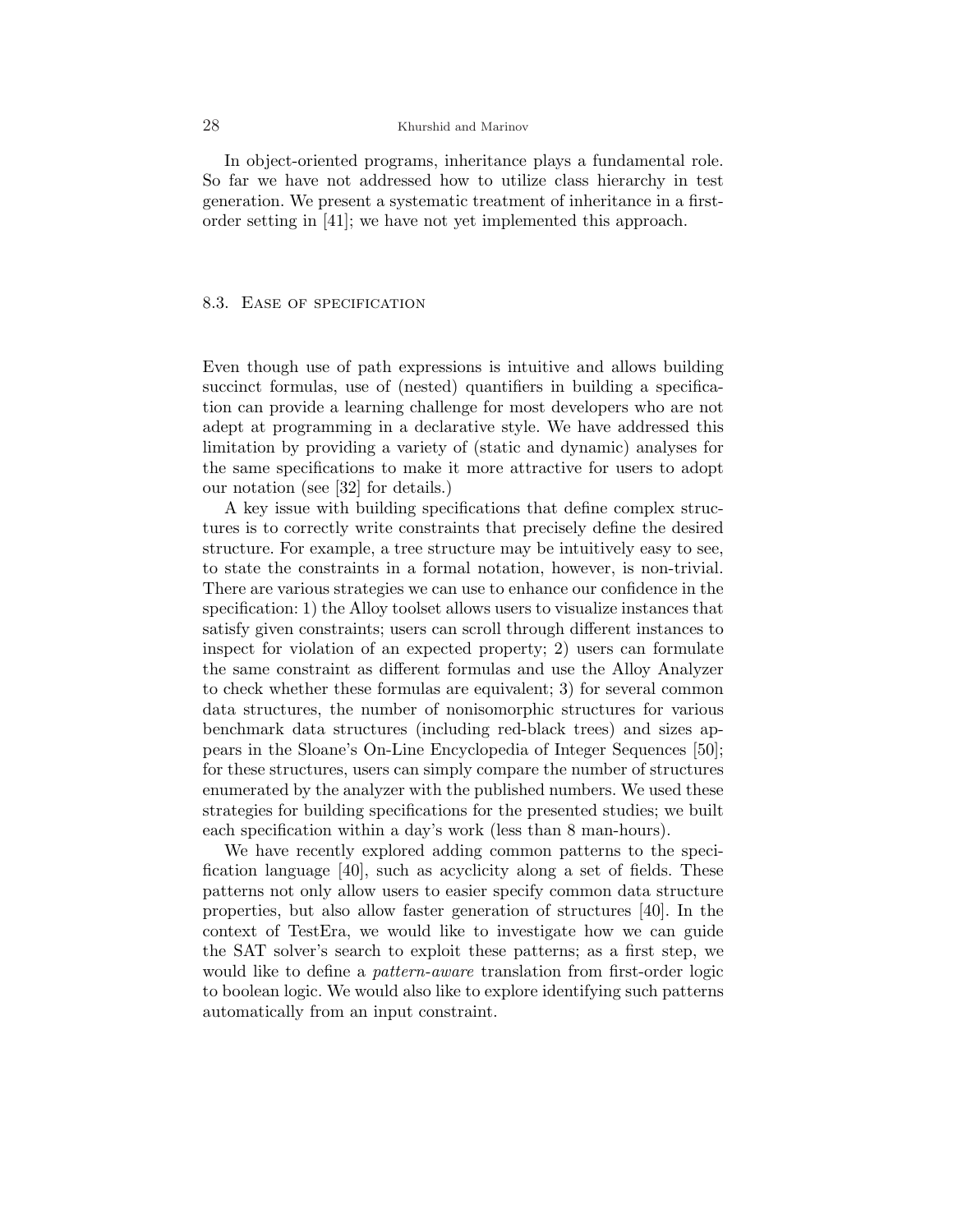#### 8.4. BLACK-BOX TESTING

It is worth emphasizing that TestEra performs black-box [6] (or specificationbased) testing. In other words, when testing a method the implementation of the method is not used in test generation. Since TestEra generates inputs from an input constraint, the constraint can be manually "strengthened" to generate "interesting" counterexamples, e.g, to rule-out generation of inputs that witness previously identified bugs this also allows to identify new bugs without having to fix the ones previously discovered.

#### 8.5. Systematic testing on an initial input segment

TestEra's approach to systematic testing is to exhaustively test the program on all nonisomorphic inputs within a small input size. A clear limitation of this approach is that it fails to explore program behaviors that are witnessed by large inputs only. For example, to test a program that sorts an input array using different sorting algorithms depending on the size of the array, it would be natural to test on inputs within a range of sizes to check each of the algorithms (at least) on some inputs. A strategy TestEra users can apply is to test exhaustively on all small inputs and test selectively on a few larger inputs to gain more confidence about the correctness of the program. Clearly, this strategy can be guided by the standard test adequacy criteria, such as structural code coverage. We plan to investigate such a strategy in the future. Users can also gain confidence by iteratively increasing the bound and testing on larger inputs as permitted by time constraints.

To determine how program coverage varies with bound on input size, we have recently [40] tested several benchmarks with the Korat framework [7] (see Section 9 for more details on Korat). The experiments show that it is feasible to achieve full statement and branch coverage for several data-structure benchmarks by testing on all inputs within a small input size.

# 8.6. Generating structurally complex data

A key aspect of TestEra's test input generation is that the inputs represent structurally complex data. Such data cannot be feasibly generated at the representation level merely by a random (or even brute force) assignment of field values as the number of valid structures with respect to the number of candidate structures tends to zero. Also, generating such data at the abstract level by a sequence of construction sequence can be inefficient; for example, to generate all red-black trees with 10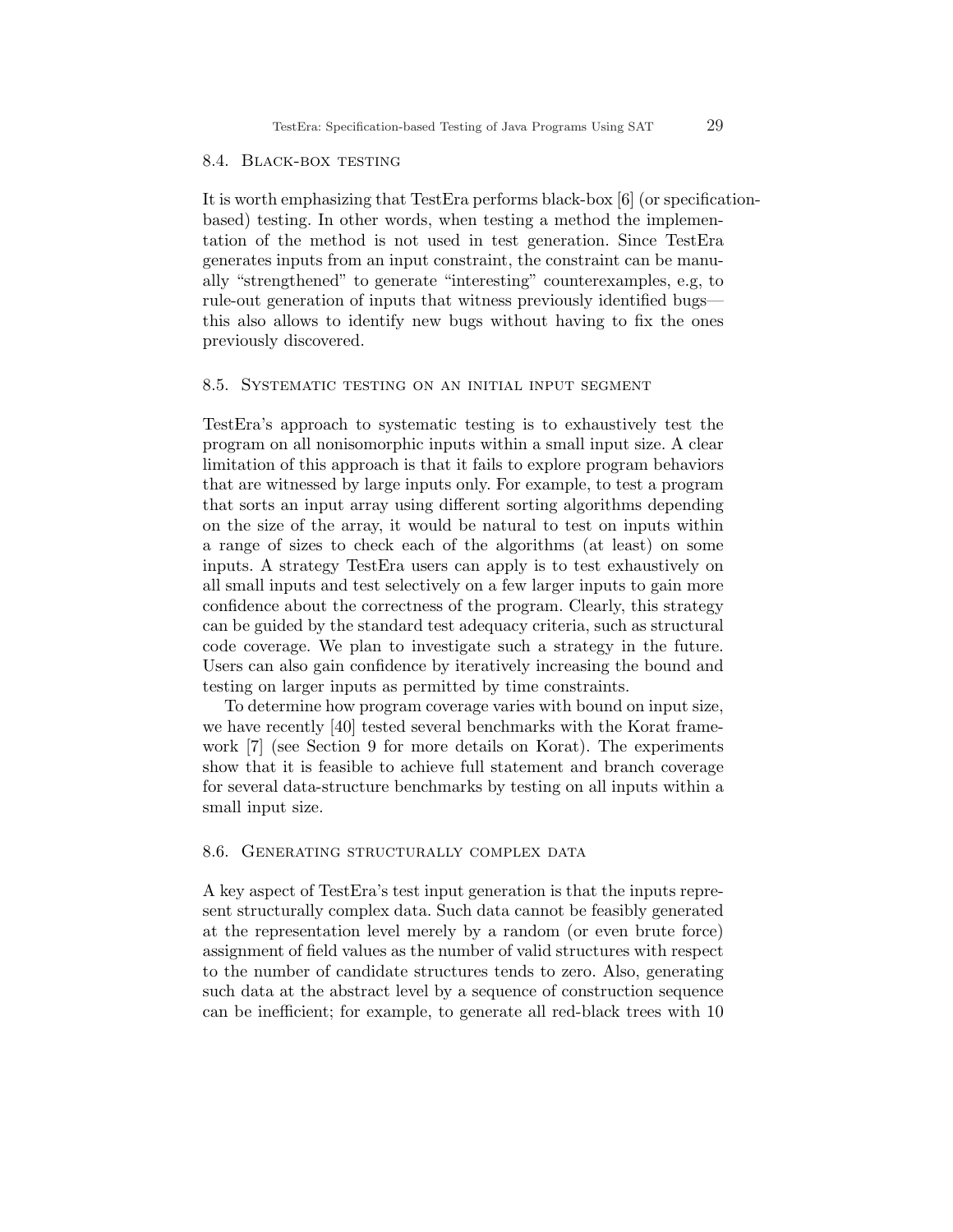nodes we may require 10! (or about  $3.6 \times 10^6$ ) sequences<sup>10</sup> whereas there are only 240 nonisomorphic red-black trees with 10 nodes. Efficient generation of structurally complex data requires systematic constraint solving techniques, such as those provided by TestEra and Korat.

## 9. Related work

We first discuss how TestEra relates to other projects on specificationbased testing. We then compare TestEra with static analysis (and in particular model checking of software); although TestEra performs testing, i.e., dynamic analysis, it does so exhaustively within a given scope, which makes it related to some static analyses.

### 9.1. SPECIFICATION-BASED TESTING

There is a large body of research on specification-based testing. An early paper by Goodenough and Gerhart [20] emphasizes its importance. Many projects automate test case generation from specifications, such as Z specifications [51, 24, 52, 17], UML statecharts [45, 44], ADL specifications [47, 8], or AsmL specifications [22, 21]. These specifications typically do not consider structurally complex inputs, such as linked data structures illustrated in TestEra's case studies. Further, these tools do not generate Java test cases.

Recently, the AsmL Test Generator (AsmLT) [18] was extended to handle structurally complex inputs using a Korat-like technique (see below). The first version of AsmLT [21] was based on finite-state machines (FSMs): an AsmL [22] specification is transformed into an FSM, and different traversals of FSM are used to construct test inputs. Dick and Faivre [16] were among the first to use an FSM-based approach: their tool first transforms a VDM [29] specification into a disjunctive normal form and then applies partition analysis to build an FSM. This work influenced the design of tools such as CASTING [2] and BZTT [37]. These tools readily handle sequence of method calls, whereas we used TestEra only for testing one method at a time; more precisely, the method under test can contain a sequence of method calls, but we did not use TestEra to generate such sequences. However, with the exception of AsmLT, the other tools were not applied for structurally complex inputs such as those in TestEra's case studies.

Cheon and Leavens developed jmlunit [9] for testing Java programs. They use the Java Modeling Language (JML) [36] for specifications;

 $10$  Each sequence represents one particular order of insertion of 10 elements into an empty red-black tree.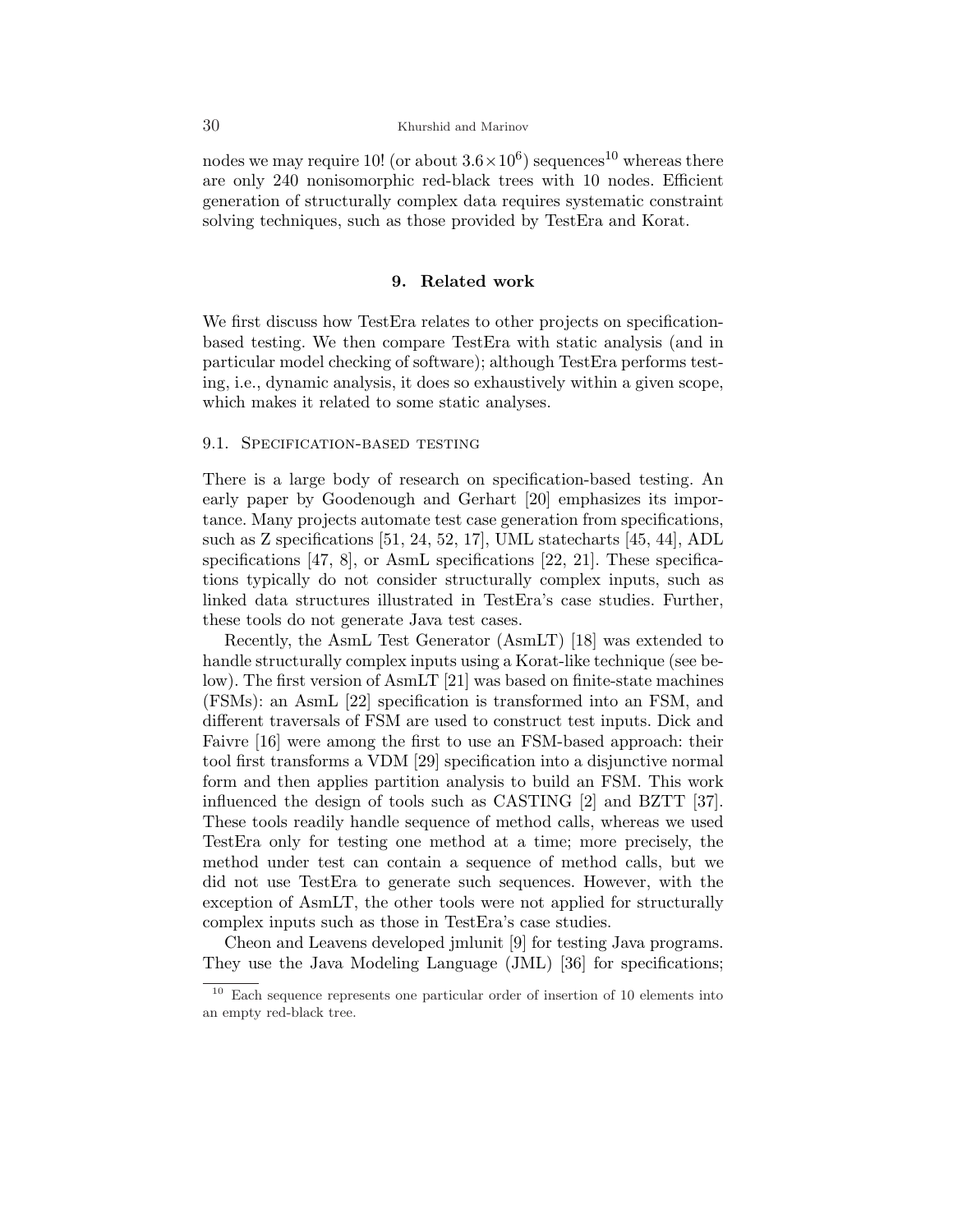jmlunit automatically translates JML specifications into test oracles for JUnit [5]. This approach automates execution and checking of methods. However, the burden of test case generation is still on the tester who has to provide sets of possibilities for all method parameters and construct complex data structures using a sequence of method calls.

We have recently developed Korat [7], a framework that uses JML specifications and automates both test case generation and correctness checking. Korat uses a novel search algorithm to systematically explore the input space of a given Java predicate and generate all nonisomorphic inputs (within a given input size) that satisfy the predicate. Korat monitors each execution of the predicate on candidate inputs and prunes the search based on the fields accessed during the execution. We have primarily used Korat for black-box testing [7], but it can be also used for white-box testing [40]. In black-box testing, the predicate given to Korat represents the method precondition, and thus inputs that satisfy the predicate represent valid inputs for the method under test.

TestEra and Korat can be primarily compared in two aspects: ease of specification and performance of testing. There is no clear winner in any aspect so far, and we view TestEra and Korat as complementary approaches. Regarding the ease of specification, we have a small experience with beginner users of TestEra and Korat: the users familiar with Java find it easier to write specifications in JML (for Korat) than in Alloy (for TestEra)–this is not surprising, because JML specifications are based on familiar Java expressions–whereas the users familiar with Alloy typically find it easier to write Alloy specifications that also tend to be more succinct than their JML equivalents. Regarding the performance of testing, the main factor is the performance of test input generation. Generation in Korat is sensitive to the actual way a specification is written, whereas generation in TestEra is relatively insensitive: for any two equivalent specifications, TestEra takes about the same time to generate inputs. Our experiments on several common data structures [7] showed that Korat, with JML specifications written to suit Korat, generates inputs faster than TestEra. Further, Korat is amenable to the use of dedicated generators [40] that make the generation even faster, while making the specifications easier to write. However, a specification not written to suit Korat could make generation in Korat much slower than in TestEra.

### 9.2. STATIC ANALYSIS

Several projects aim at developing static analyses for verifying program properties. The Extended Static Checker (ESC) [15] uses a theorem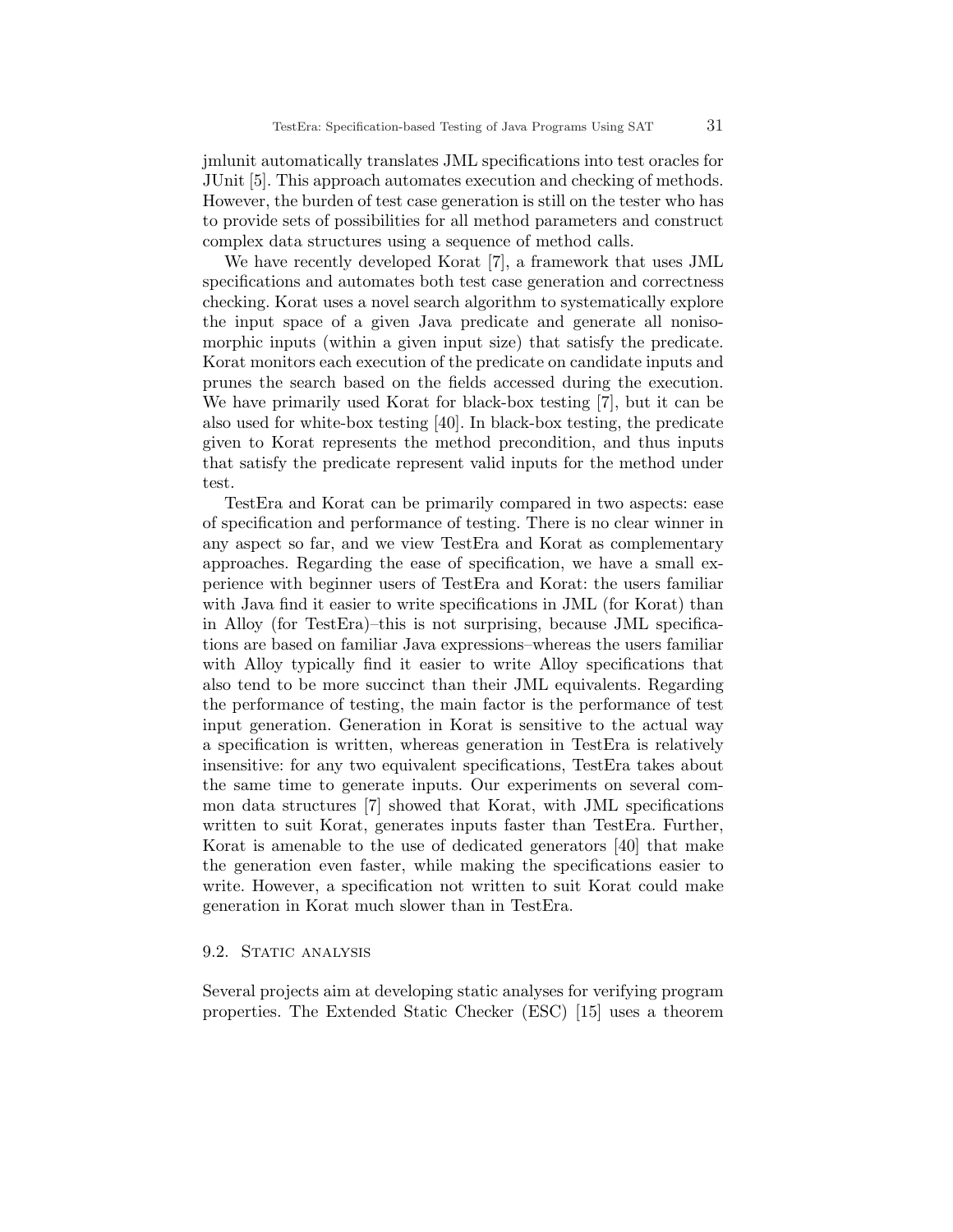prover to verify partial correctness of classes annotated with JML specifications. ESC has been used to verify absence of errors such as null pointer dereferences, array bounds violations, and division by zero. However, tools like ESC cannot verify complex properties of linked data structures (such as invariants of red-black trees). There are some recent research projects that attempt to address this issue. The Three-Valued-Logic Analyzer (TVLA) [46, 39] is the first static analysis system to verify that the list structure is preserved in programs that perform list reversals via destructive updating of the input list. TVLA has been used to analyze programs that manipulate doubly linked lists and circular lists, as well as some sorting programs. The pointer assertion logic engine (PALE) [43] can verify a large class of data structures that can be represented by a spanning tree backbone, with possibly additional pointers that do not add extra information. These data structures include doubly linked lists, trees with parent pointers, and threaded trees. While TVLA and PALE are primarily intraprocedural, Role Analysis [35] supports compositional interprocedural analysis and verifies similar properties.

In summary, while static analysis of program properties is a promising approach for ensuring program correctness in the long run, the current static analysis techniques can only verify limited program properties. For example, none of the above techniques can verify correctness of implementations of balanced trees, such as red-black trees. Testing, on the other hand, is very general and can verify any decidable program property, but for inputs bounded by a given size.

Vaziri and Jackson propose Jalloy approach [28, 53] for analyzing methods that manipulate linked data structures. Their approach is to first build an Alloy model of bounded segments of computation sequences and then check the model exhaustively with the Alloy Analyzer. Jalloy provides static analysis, but it is unsound with respect to both the size of input and the length of computation. TestEra not only checks the entire computation, but also handles larger inputs and more complex data structures than Jalloy. Further, unlike Jalloy, TestEra does not require specifications for all (helper) methods.

## 9.3. Software model checking

There has been a lot of recent interest in applying model checking to software. JavaPathFinder [54] and VeriSoft [19] operate directly on a Java, respectively C, program and systematically explore its state to check correctness. Other projects, such as Bandera [10] and JCAT [14], translate Java programs into the input language of existing model checkers like SPIN [23] and SMV [42]. They handle a significant portion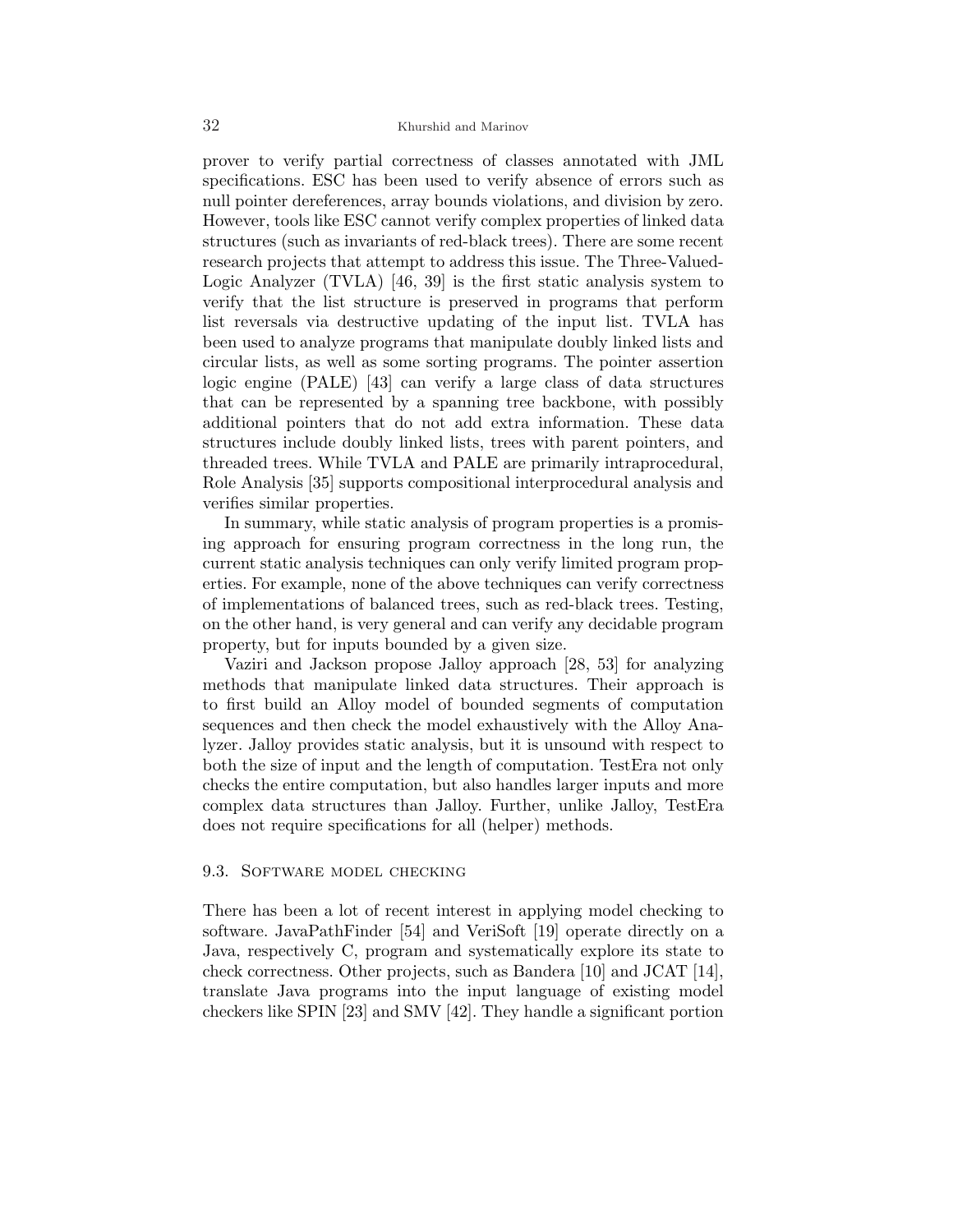of Java, including dynamic allocation, object references, exceptions, inheritance, and threads. They also provide automated support for reducing program's state space through program slicing and data abstraction. SLAM [3, 4] uses predicate abstraction and model checking to analyze C programs for correct calls to API.

Most of the work on applying model checking to software has focused on checking event sequences, specified in temporal logic or as "API usage rules" in the form of finite state machines. These projects developed tools that offer strong guarantees in this area: if a program is successfully checked, there is no input/execution that would lead to an error. However, these projects typically did not consider linked data structures or considered them only to reduce the state space to be explored and not to check the data structures themselves. TestEra, on the other hand, checks correctness of methods that manipulate linked data structures, but provides guarantees only for the inputs within the given bound.

## 10. Conclusion

TestEra is a novel framework for automated testing of Java programs. The key idea behind TestEra is to use structural invariants for input data to automatically generate test inputs. As an enabling technology, TestEra uses the first-order relational notation Alloy and the Alloy Analyzer. The automatic constraint solving ability of the Alloy Analyzer is used to generate concrete inputs to a program. The program is executed and each input-output pair is automatically checked against a correctness criteria expressed in Alloy. TestEra requires no user input besides a method specification and an integer bound on input size. A precise statement of a desired input-output relationship is something that any formal (automated) correctness checking framework requires.

We presented experimental results from several programs that were efficiently analyzed by TestEra. In all the cases, the analysis completed in less than a minute for the given small input bounds. When a program violates a correctness property, TestEra generates concrete counterexamples.

The experiments show that TestEra provides efficient enumeration of structurally complex data, which can be hard to systematically generate otherwise. Systematic testing on an initial segment of input space presents an exciting technique for finding errors. We believe TestEra's approach of modeling data but not computation promises scalability and wide application. We plan to extend TestEra's analysis to also report on structural code coverage, which would help users decide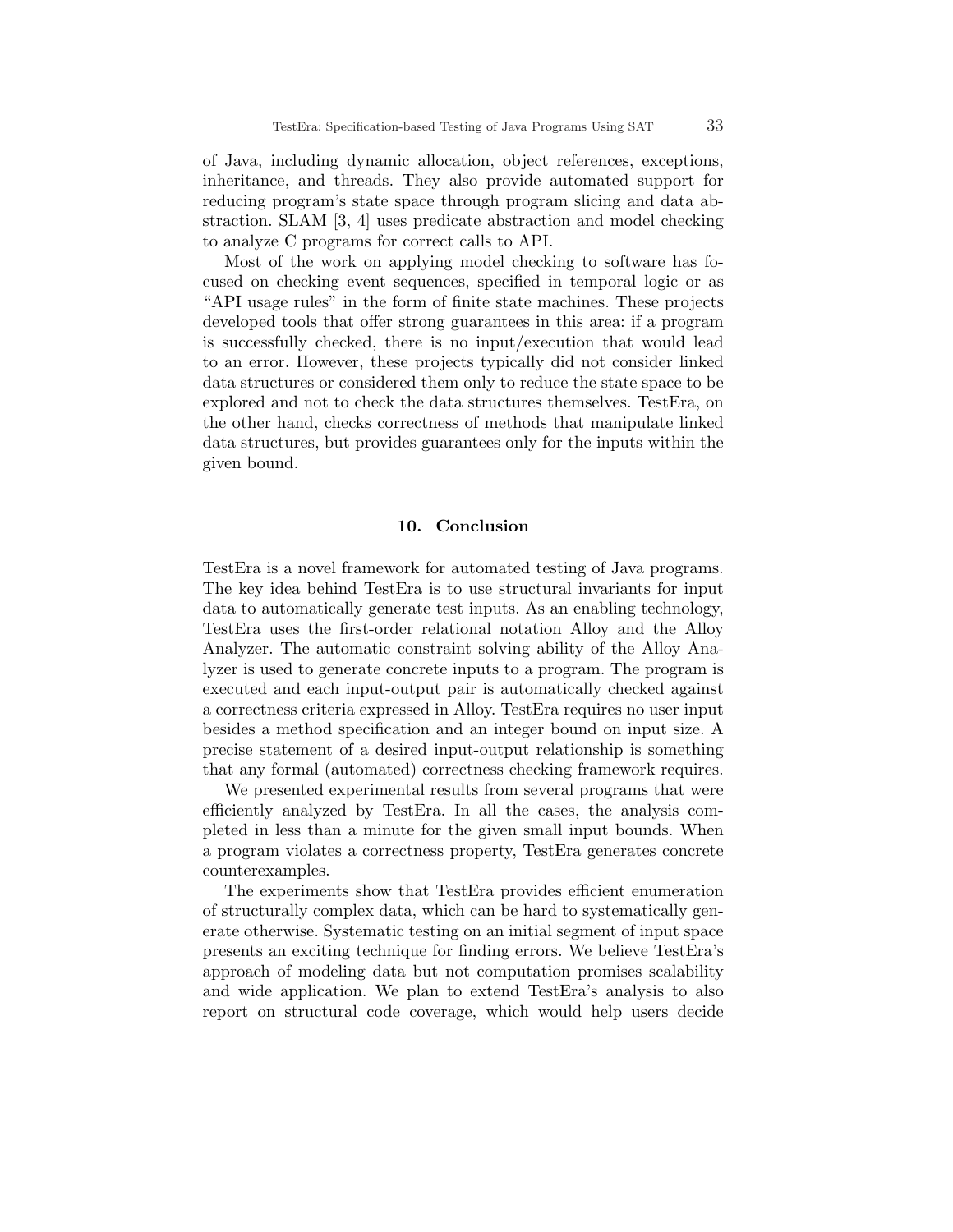when the program has been sufficiently tested. We also plan to evaluate TestEra on other programs.

#### Acknowledgements

We would like to thank the anonymous referees for their comments that helped us significantly improve our exposition. We would also like to thank Glenn Bruns and Patrice Godefroid for their comments and support. Daniel Jackson, Viktor Kuncak, Martin Rinard, and Ilya Shlyakhter provided valuable insights and discussions. Omar Abdala, Basel Al-Naffouri, and Faisal Anwar helped us with implementation and were among the first TestEra users. This work was funded in part by ITR grant #0086154 from the National Science Foundation. The work of the first author was done partly while visiting Bell Laboratories.

## References

- 1. William Adjie-Winoto, Elliot Schwartz, Hari Balakrishnan, and Jeremy Lilley. The design and implementation of an intentional naming system. In Proc. 17th ACM Symposium on Operating Systems Principles (SOSP), Kiawah Island, December 1999.
- 2. Lionel Van Aertryck, Marc Benveniste, and Daniel Le Metayer. CASTING: A formally based software test generation method. In Proc. First IEEE International Conference on Formal Engineering Methods, Hiroshima, Japan, November 1997.
- 3. Thomas Ball and Sriram K. Rajamani. Automatically validating temporal safety properties of interfaces. In Proc. 8th International SPIN Workshop on Model Checking of Software, pages 103–122, 2001.
- 4. Thomas Ball and Sriram K. Rajamani. The SLAM project: Debugging system software via static analysis. In Proc. 29th Annual ACM Symposium on the Principles of Programming Languages (POPL), pages 1–3, 2002.
- 5. Kent Beck and Erich Gamma. Test infected: Programmers love writing tests. Java Report, 3(7), July 1998.
- 6. Boris Beizer. Software Testing Techniques. International Thomson Computer Press, 1990.
- 7. Chandrasekhar Boyapati, Sarfraz Khurshid, and Darko Marinov. Korat: Automated testing based on Java predicates. In Proc. International Symposium on Software Testing and Analysis (ISSTA), pages 123–133, July 2002.
- 8. Juei Chang and Debra J. Richardson. Structural specification-based testing: Automated support and experimental evaluation. In Proc. 7th ACM SIGSOFT Symposium on the Foundations of Software Engineering (FSE), pages 285–302, September 1999.
- 9. Yoonsik Cheon and Gary T. Leavens. A simple and practical approach to unit testing: The JML and junit way. In Proc. European Conference on Object-Oriented Programming (ECOOP), June 2002.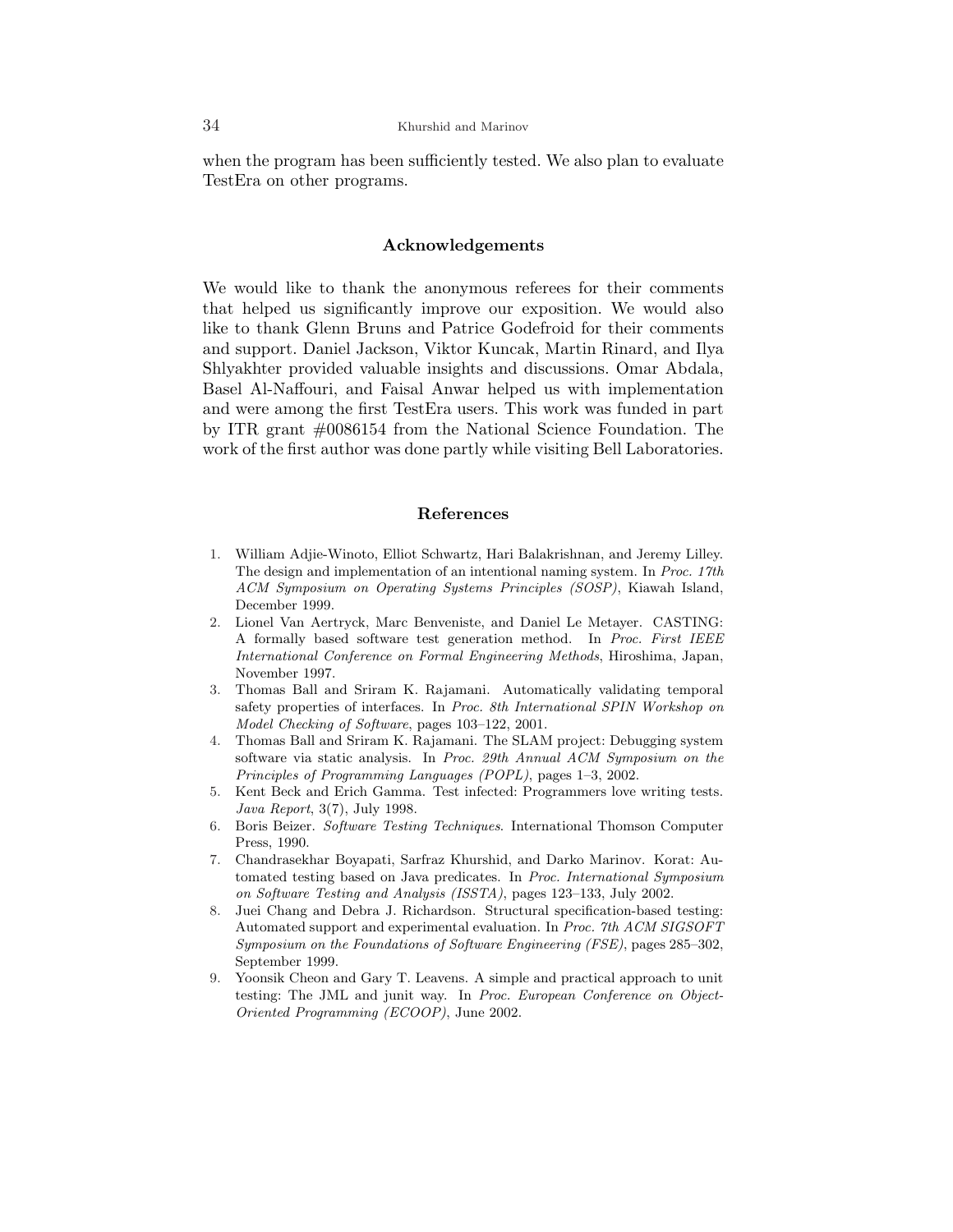- 10. James Corbett, Matthew Dwyer, John Hatcliff, Corina Pasareanu, Robby, Shawn Laubach, and Hongjun Zheng. Bandera: Extracting finite-state models from Java source code. In Proc. 22nd International Conference on Software Engineering (ICSE), June 2000.
- 11. Thomas H. Cormen, Charles E. Leiserson, and Ronald L. Rivest. Introduction to Algorithms. The MIT Press, Cambridge, MA, 1990.
- 12. J. Crawford, M. Ginsberg, E. Luks, and A. Roy. Symmetry-breaking predicates for search problems. In Proc. Fifth International Conference on Principles of Knowledge Representation and Reasoning, 1996.
- 13. Markus Dahm. Byte code engineering library. http://bcel.sourceforge. net/.
- 14. C. Demartini, R. Iosif, and R. Sisto. A deadlock detection tool for concurrent Java programs. Software - Practice and Experience, July 1999.
- 15. David L. Detlefs, K. Rustan M. Leino, Greg Nelson, and James B. Saxe. Extended static checking. Research Report 159, Compaq Systems Research Center, 1998.
- 16. Jeremy Dick and Alain Faivre. Automating the generation and sequencing of test cases from model-based specifications. In Proc. Formal Methods Europe (FME), pages 268–284, 1993.
- 17. Michael R. Donat. Automating formal specification based testing. In Proc. Conference on Theory and Practice of Software Development, volume 1214, pages 833–847, Lille, France, 1997.
- 18. Foundations of Software Engineering, Microsoft Research. The AsmL test generator tool. http://research.microsoft.com/fse/asml/doc/AsmLTester. html.
- 19. Patrice Godefroid. Model checking for programming languages using VeriSoft. In Proc. 24th Annual ACM Symposium on the Principles of Programming Languages (POPL), pages 174–186, Paris, France, January 1997.
- 20. J. Goodenough and S. Gerhart. Toward a theory of test data selection. IEEE Transactions on Software Engineering, June 1975.
- 21. Wolfgang Grieskamp, Yuri Gurevich, Wolfram Schulte, and Margus Veanes. Generating finite state machines from abstract state machines. In Proc. International Symposium on Software Testing and Analysis (ISSTA), pages 112–122, July 2002.
- 22. Yuri Gurevich. Evolving algebras 1993: Lipari guide. In Specification and Validation Methods, pages 9–36. Oxford University Press, 1995.
- 23. Gerald Holzmann. The model checker SPIN. IEEE Transactions on Software Engineering, 23(5), May 1997.
- 24. Hans-Martin Horcher. Improving software tests using Z specifications. In Proc. 9th International Conference of Z Users, The Z Formal Specification Notation, 1995.
- 25. Daniel Jackson. Micromodels of software: Modelling and analysis with Alloy, 2001. http://sdg.lcs.mit.edu/alloy/book.pdf.
- 26. Daniel Jackson. Alloy: A lightweight object modeling notation. ACM Transactions on Software Engineering and Methodology (TOSEM), 11(2), April 2002.
- 27. Daniel Jackson, Ian Schechter, and Ilya Shlyakhter. ALCOA: The Alloy constraint analyzer. In Proc. 22nd International Conference on Software Engineering (ICSE), Limerick, Ireland, June 2000.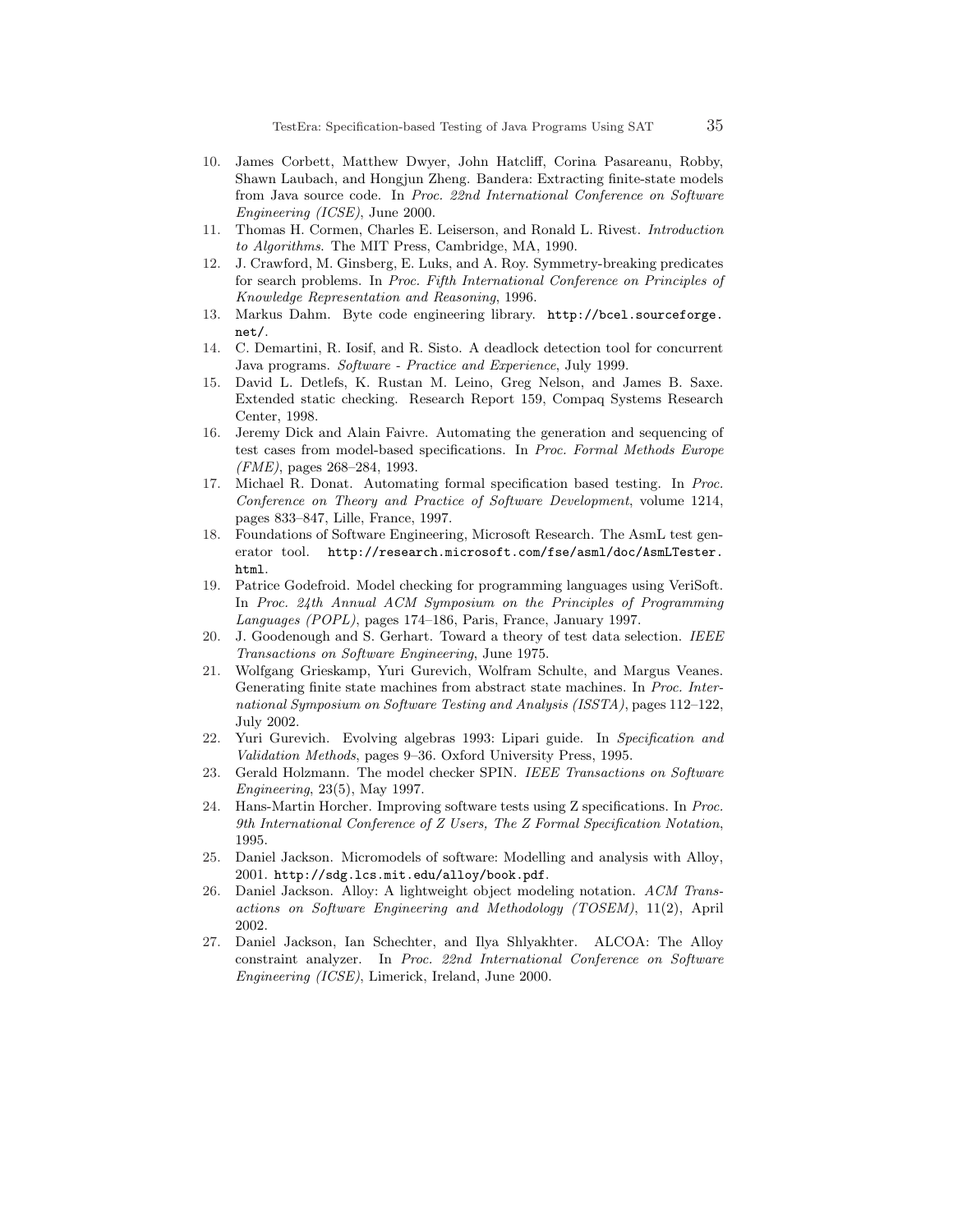- 28. Daniel Jackson and Mandana Vaziri. Finding bugs with a constraint solver. In Proc. International Symposium on Software Testing and Analysis (ISSTA), Portland, OR, August 2000.
- 29. Cliff B. Jones. Systematic Software Development using VDM. Prentice-Hall, 1990.
- 30. Sarfraz Khurshid and Daniel Jackson. Exploring the design of an intentional naming scheme with an automatic constraint analyzer. In Proc. 15th IEEE International Conference on Automated Software Engineering (ASE), Grenoble, France, Sep 2000.
- 31. Sarfraz Khurshid and Darko Marinov. Checking Java implementation of a naming architecture using TestEra. In Scott D. Stoller and Willem Visser, editors, Electronic Notes in Theoretical Computer Science (ENTCS), volume 55. Elsevier Science Publishers, 2001.
- 32. Sarfraz Khurshid, Darko Marinov, and Daniel Jackson. An analyzable annotation language. In Proc. ACM SIGPLAN 2002 Conference on Object-Oriented Programming, Systems, Languages, and Applications (OOPSLA), Seattle, WA, Nov 2002.
- 33. Sarfraz Khurshid, Darko Marinov, Ilya Shlyakhter, and Daniel Jackson. A case for efficient solution enumeration. In Proc. Sixth International Conference on Theory and Applications of Satisfiability Testing (SAT 2003), Santa Margherita Ligure, Italy, May 2003.
- 34. Sarfraz Khurshid, Corina Pasareanu, and Willem Visser. Generalized symbolic execution for model checking and testing. In Proc. 9th International Conference on Tools and Algorithms for Construction and Analysis of Systems (TACAS), Warsaw, Poland, April 2003.
- 35. Viktor Kuncak, Patrick Lam, and Martin Rinard. Role analysis. In Proc. 29th Annual ACM Symposium on the Principles of Programming Languages (POPL), Portland, OR, January 2002.
- 36. Gary T. Leavens, Albert L. Baker, and Clyde Ruby. Preliminary design of JML: A behavioral interface specification language for Java. Technical Report TR 98-06i, Department of Computer Science, Iowa State University, June 1998. (last revision: Aug 2001).
- 37. Bruno Legeard, Fabien Peureux, and Mark Utting. Automated boundary testing from Z and B. In Proc. Formal Methods Europe (FME), Copenhagen, Denmark, July 2002.
- 38. Tal Lev-Ami, Thomas Reps, Mooly Sagiv, and Reinhard Wilhelm. Putting static analysis to work for verification: A case study. In Proc. International Symposium on Software Testing and Analysis, 2000.
- 39. Tal Lev-Ami and Mooly Sagiv. TVLA: A system for implementing static analyses. In Proc. Static Analysis Symposium, Santa Barbara, CA, June 2000.
- 40. Darko Marinov, Alexandr Andoni, Dumitru Daniliuc, Sarfraz Khurshid, and Martin Rinard. An evaluation of exhaustive testing for data structures. Technical Report MIT-LCS-TR-921, MIT CSAIL, Cambridge, MA, September 2003.
- 41. Darko Marinov and Sarfraz Khurshid. VAlloy: Virtual functions meet a relational language. In Proc. Formal Methods Europe (FME), Copenhagen, Denmark, July 2002.
- 42. K. McMillan. Symbolic Model Checking. Kluwer Academic Publishers, 1993.
- 43. Anders Moeller and Michael I. Schwartzbach. The pointer assertion logic engine. In Proc. SIGPLAN Conference on Programming Languages Design and Implementation, Snowbird, UT, June 2001.